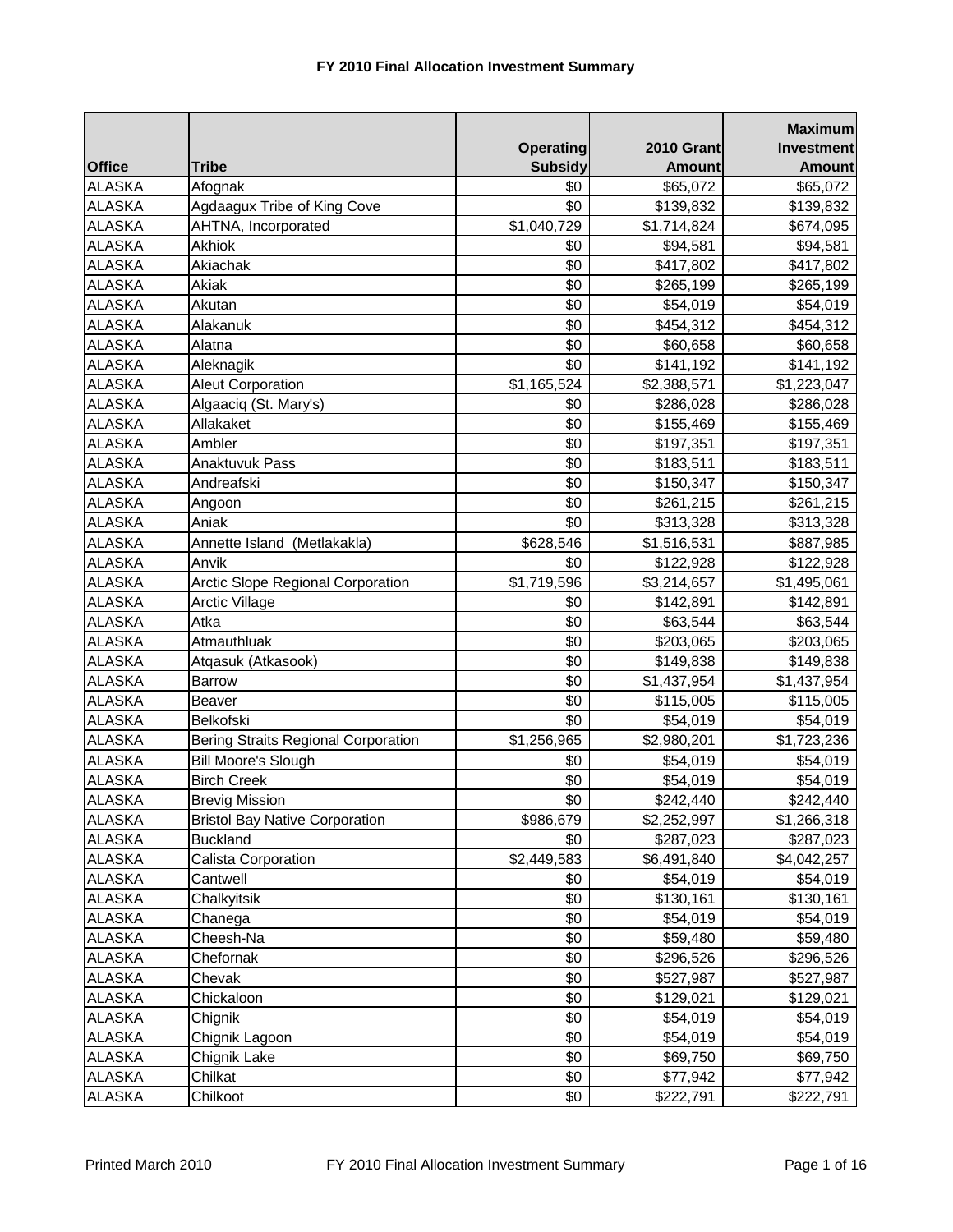|               |                                        |                  |                   | <b>Maximum</b>    |
|---------------|----------------------------------------|------------------|-------------------|-------------------|
|               |                                        | <b>Operating</b> | <b>2010 Grant</b> | <b>Investment</b> |
| <b>Office</b> | <b>Tribe</b>                           | <b>Subsidy</b>   | <b>Amount</b>     | <b>Amount</b>     |
| <b>ALASKA</b> | Chitina                                | \$0              | \$54,019          | \$54,019          |
| <b>ALASKA</b> | Chuathbaluk                            | \$0              | \$134,023         | \$134,023         |
| <b>ALASKA</b> | Chugach Alaska Corporation             | \$1,228,506      | \$2,685,544       | \$1,457,038       |
| <b>ALASKA</b> | Chuloonawick                           | \$0              | \$54,019          | \$54,019          |
| <b>ALASKA</b> | Circle                                 | \$0              | \$75,293          | \$75,293          |
| <b>ALASKA</b> | <b>Clark's Point</b>                   | \$0              | \$91,648          | \$91,648          |
| <b>ALASKA</b> | Cook Inlet Alaska Native Regional Corp | \$2,886,101      | \$16,320,650      | \$13,434,549      |
| <b>ALASKA</b> | Council                                | \$0              | \$54,019          | \$54,019          |
| <b>ALASKA</b> | Craig                                  | \$0              | \$225,430         | \$225,430         |
| <b>ALASKA</b> | <b>Crooked Creek</b>                   | \$0              | \$166,066         | \$166,066         |
| <b>ALASKA</b> | Curyung (Dillingham)                   | \$0              | \$689,096         | \$689,096         |
| <b>ALASKA</b> | Deering                                | \$0              | \$115,434         | \$115,434         |
| <b>ALASKA</b> | Dot Lake                               | \$0              | \$54,019          | \$54,019          |
| <b>ALASKA</b> | Douglas                                | \$0              | \$170,336         | \$170,336         |
| <b>ALASKA</b> | Doyon, Ltd.                            | \$479,087        | \$5,743,540       | \$5,264,453       |
| <b>ALASKA</b> | Eagle                                  | \$0              | \$66,331          | \$66,331          |
| <b>ALASKA</b> | Eek                                    | \$0              | \$316,383         | \$316,383         |
| <b>ALASKA</b> | Egegik                                 | \$0              | \$56,867          | \$56,867          |
| <b>ALASKA</b> | Eklutna                                | \$0              | \$54,019          | \$54,019          |
| <b>ALASKA</b> | Ekuk                                   | \$0              | \$54,019          | \$54,019          |
| <b>ALASKA</b> | Ekwok                                  | \$0              | \$139,410         | \$139,410         |
| <b>ALASKA</b> | Elim                                   | \$0              | \$220,924         | \$220,924         |
| <b>ALASKA</b> | Emmonak                                | \$0              | \$447,596         | \$447,596         |
| <b>ALASKA</b> | Evansville (Bettles Field)             | \$0              | \$54,019          | \$54,019          |
| <b>ALASKA</b> | Eyak                                   | \$0              | \$157,424         | \$157,424         |
| <b>ALASKA</b> | <b>False Pass</b>                      | \$0              | \$54,019          | \$54,019          |
| <b>ALASKA</b> | Fort Yukon                             | \$0              | \$564,170         | \$564,170         |
| <b>ALASKA</b> | Gakona                                 | \$0              | \$54,019          | \$54,019          |
| <b>ALASKA</b> | Galena                                 | \$0              | \$217,822         | \$217,822         |
| <b>ALASKA</b> | Gambell                                | \$0              | \$454,773         | \$454,773         |
| <b>ALASKA</b> | Georgetown                             | \$0              | \$54,019          | \$54,019          |
| <b>ALASKA</b> | Golovin (Chinik)                       | \$0              | \$115,371         | \$115,371         |
| <b>ALASKA</b> | Goodnews Bay                           | \$0              | \$251,210         | \$251,210         |
| <b>ALASKA</b> | Grayling                               | \$0              | \$193,132         | \$193,132         |
| <b>ALASKA</b> | Gulkana                                | \$0              | \$65,785          | \$65,785          |
| <b>ALASKA</b> | Hamilton                               | \$0              | \$54,019          | \$54,019          |
| <b>ALASKA</b> | <b>Healy Lake</b>                      | \$0              | \$56,297          | \$56,297          |
| <b>ALASKA</b> | <b>Holy Cross</b>                      | \$0              | \$181,111         | \$181,111         |
| <b>ALASKA</b> | Hoonah                                 | \$0              | \$276,851         | \$276,851         |
| <b>ALASKA</b> | Hooper Bay                             | \$0              | \$838,241         | \$838,241         |
| <b>ALASKA</b> | Hughes                                 | \$0              | \$71,033          | \$71,033          |
| <b>ALASKA</b> | Huslia                                 | \$0              | \$225,225         | \$225,225         |
| <b>ALASKA</b> | Hydaburg                               | \$0              | \$187,944         | \$187,944         |
| <b>ALASKA</b> | Igiugig                                | \$0              | \$54,019          | \$54,019          |
| <b>ALASKA</b> | Iliamna                                | \$0              | \$54,019          | \$54,019          |
| <b>ALASKA</b> | Inalik (Diomede)                       | \$0              | \$163,578         | \$163,578         |
| <b>ALASKA</b> | Iqurmuit                               | \$0              | \$158,442         | \$158,442         |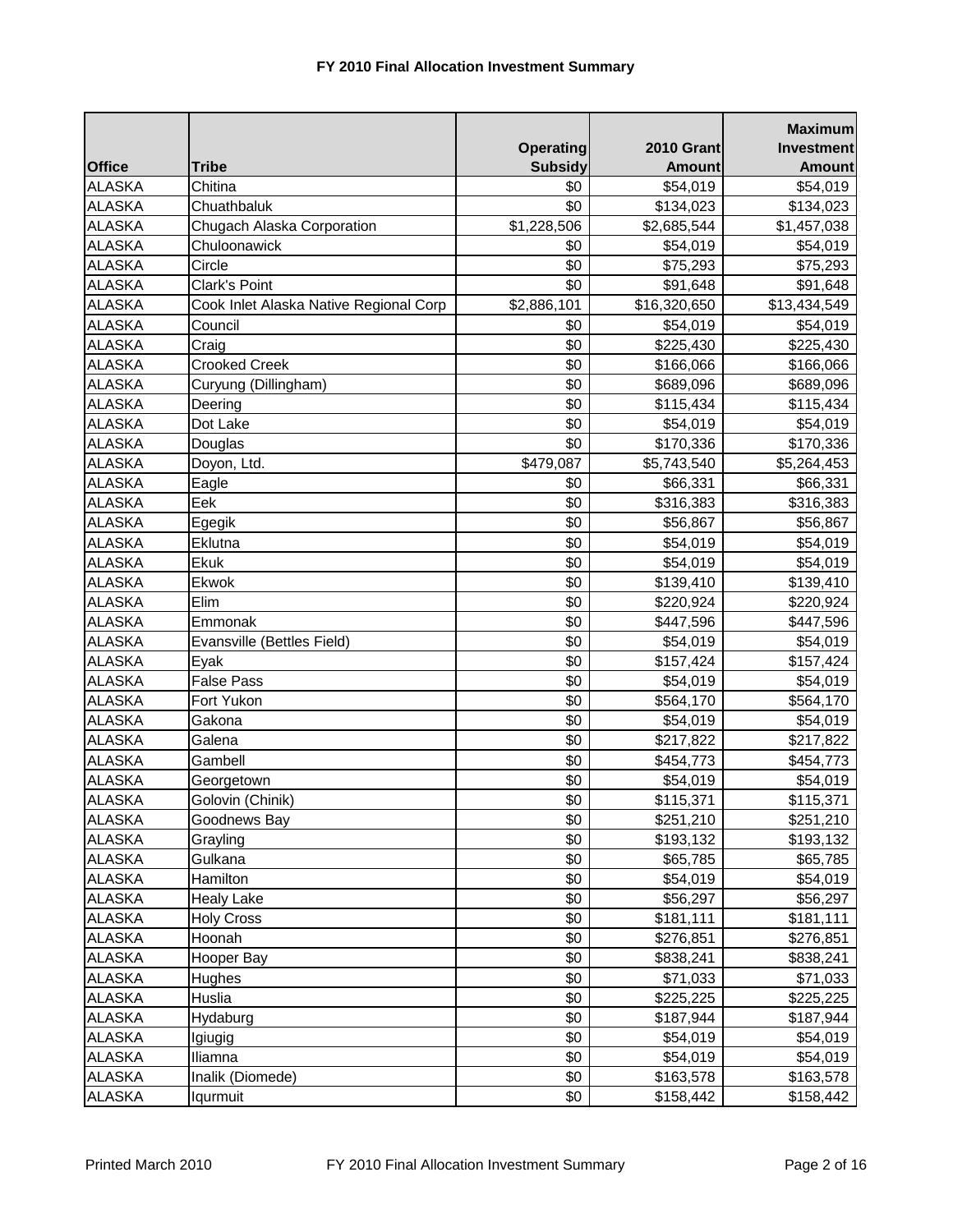|               |                                   |                  |                   | <b>Maximum</b> |
|---------------|-----------------------------------|------------------|-------------------|----------------|
|               |                                   | <b>Operating</b> | <b>2010 Grant</b> | Investment     |
| <b>Office</b> | <b>Tribe</b>                      | <b>Subsidy</b>   | <b>Amount</b>     | <b>Amount</b>  |
| <b>ALASKA</b> | Ivanof Bay                        | \$0              | \$54,019          | \$54,019       |
| <b>ALASKA</b> | Kaguyak                           | \$0              | \$54,019          | \$54,019       |
| <b>ALASKA</b> | Kake                              | \$0              | \$339,475         | \$339,475      |
| <b>ALASKA</b> | Kaktovik                          | \$0              | \$170,907         | \$170,907      |
| <b>ALASKA</b> | Kalskag                           | \$0              | \$220,882         | \$220,882      |
| <b>ALASKA</b> | Kaltag                            | \$0              | \$185,352         | \$185,352      |
| <b>ALASKA</b> | Kanatak                           | \$0              | \$54,019          | \$54,019       |
| <b>ALASKA</b> | Karluk                            | \$0              | \$54,019          | \$54,019       |
| <b>ALASKA</b> | Kasigluk                          | \$0              | \$399,554         | \$399,554      |
| <b>ALASKA</b> | Kassan                            | \$0              | \$54,019          | \$54,019       |
| <b>ALASKA</b> | Kenaitze                          | \$0              | \$817,458         | \$817,458      |
| <b>ALASKA</b> | Ketchikan                         | \$0              | \$1,031,570       | \$1,031,570    |
| <b>ALASKA</b> | Kiana                             | \$0              | \$288,577         | \$288,577      |
| <b>ALASKA</b> | King Island                       | \$0              | \$207,736         | \$207,736      |
| <b>ALASKA</b> | King Salmon                       | \$0              | \$54,019          | \$54,019       |
| <b>ALASKA</b> | Kipnuk                            | \$0              | \$515,798         | \$515,798      |
| <b>ALASKA</b> | Kivalina                          | \$0              | \$280,758         | \$280,758      |
| <b>ALASKA</b> | Klawock                           | \$0              | \$207,184         | \$207,184      |
| <b>ALASKA</b> | Kluti Kaah (Copper Center)        | \$0              | \$148,294         | \$148,294      |
| <b>ALASKA</b> | Knik                              | \$0              | \$1,297,747       | \$1,297,747    |
| <b>ALASKA</b> | Kobuk                             | \$0              | \$114,397         | \$114,397      |
| <b>ALASKA</b> | Kokhanok                          | \$0              | \$137,576         | \$137,576      |
| <b>ALASKA</b> | Koliganek                         | \$0              | \$161,571         | \$161,571      |
| <b>ALASKA</b> | Kongiganak                        | \$0              | \$287,398         | \$287,398      |
| <b>ALASKA</b> | Koniag, Incorporated              | \$2,333,182      | \$3,435,217       | \$1,102,036    |
| <b>ALASKA</b> | Kotlik                            | \$0              | \$381,520         | \$381,520      |
| <b>ALASKA</b> | Kotzebue                          | \$0              | \$1,225,638       | \$1,225,638    |
| <b>ALASKA</b> | Koyuk                             | \$0              | \$134,909         | \$134,909      |
| <b>ALASKA</b> | Koyukuk                           | \$0              | \$113,641         | \$113,641      |
| <b>ALASKA</b> | Kwethluk                          | \$0              | \$618,908         | \$618,908      |
| <b>ALASKA</b> | Kwigillingok                      | \$0              | \$241,679         | \$241,679      |
| <b>ALASKA</b> | Kwinhagak (Quinhagak)             | \$0              | \$513,518         | \$513,518      |
| <b>ALASKA</b> | Larsen Bay                        | \$0              | \$54,882          | \$54,882       |
| <b>ALASKA</b> | _esnoi (Woody Island)             | \$0              | \$54,019          | \$54,019       |
| <b>ALASKA</b> | Levelock                          | \$0              | \$93,838          | \$93,838       |
| <b>ALASKA</b> | Lime Village                      | \$0              | \$54,019          | \$54,019       |
| <b>ALASKA</b> | Lower.Kalskag                     | \$0              | \$258,728         | \$258,728      |
| <b>ALASKA</b> | <b>Manley Hot Springs</b>         | \$0              | \$58,853          | \$58,853       |
| <b>ALASKA</b> | Manokotak                         | \$0              | \$276,051         | \$276,051      |
| <b>ALASKA</b> | Marshall                          | \$0              | \$298,608         | \$298,608      |
| <b>ALASKA</b> | Mary's Igloo                      | \$0              | \$54,019          | \$54,019       |
| <b>ALASKA</b> | McGrath                           | \$0              | \$158,309         | \$158,309      |
| <b>ALASKA</b> | Mekoryuk                          | \$0              | \$142,834         | \$142,834      |
| <b>ALASKA</b> | Mentasta                          | \$0              | \$85,890          | \$85,890       |
| <b>ALASKA</b> | Minto                             | \$0              | \$219,077         | \$219,077      |
| <b>ALASKA</b> | Mountain Village (Asa'Carsarmiut) | \$0              | \$407,548         | \$407,548      |
| <b>ALASKA</b> | Naknek                            | \$0              | \$129,917         | \$129,917      |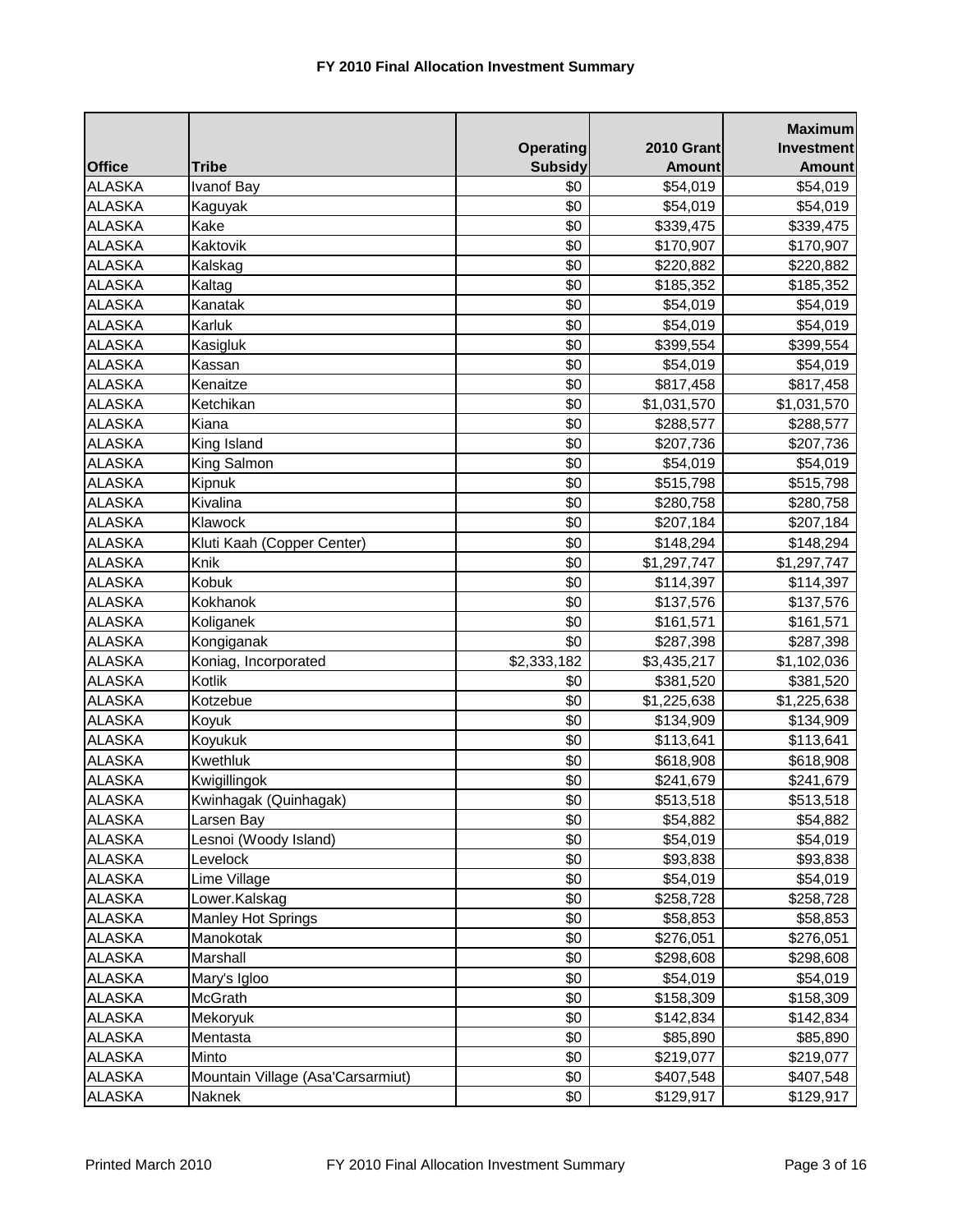|               |                               |                  |                   | <b>Maximum</b>    |
|---------------|-------------------------------|------------------|-------------------|-------------------|
|               |                               | <b>Operating</b> | <b>2010 Grant</b> | <b>Investment</b> |
| <b>Office</b> | <b>Tribe</b>                  | <b>Subsidy</b>   | <b>Amount</b>     | <b>Amount</b>     |
| <b>ALASKA</b> | <b>NANA Corporation</b>       | \$1,571,391      | \$3,091,408       | \$1,520,017       |
| <b>ALASKA</b> | Nanwelek (English Bay)        | \$0              | \$113,200         | \$113,200         |
| <b>ALASKA</b> | Napaimute                     | \$0              | \$54,019          | \$54,019          |
| <b>ALASKA</b> | Napakiak                      | \$0              | \$327,737         | \$327,737         |
| <b>ALASKA</b> | Napaskiak                     | \$0              | \$328,849         | \$328,849         |
| <b>ALASKA</b> | Nelson Lagoon                 | \$0              | \$54,019          | \$54,019          |
| <b>ALASKA</b> | Nenana                        | \$0              | \$152,910         | \$152,910         |
| <b>ALASKA</b> | New Stuyahok                  | \$0              | \$348,783         | \$348,783         |
| <b>ALASKA</b> | Newhalen                      | \$0              | \$73,396          | \$73,396          |
| <b>ALASKA</b> | <b>Newtok</b>                 | \$0              | \$211,791         | \$211,791         |
| <b>ALASKA</b> | Nightmute                     | \$0              | \$158,710         | \$158,710         |
| <b>ALASKA</b> | Nikolai                       | \$0              | \$101,266         | \$101,266         |
| <b>ALASKA</b> | Nikolski                      | \$0              | \$54,019          | \$54,019          |
| <b>ALASKA</b> | Ninilchik                     | \$0              | \$388,582         | \$388,582         |
| <b>ALASKA</b> | Noatak                        | \$0              | \$299,901         | \$299,901         |
| <b>ALASKA</b> | Nome                          | \$0              | \$818,404         | \$818,404         |
| <b>ALASKA</b> | Nondalton                     | \$0              | \$164,618         | \$164,618         |
| <b>ALASKA</b> | Noorvik                       | \$0              | \$311,781         | \$311,781         |
| <b>ALASKA</b> | Northway                      | \$0              | \$129,717         | \$129,717         |
| <b>ALASKA</b> | Nuiqsut                       | \$0              | \$330,191         | \$330,191         |
| <b>ALASKA</b> | <b>Nulato</b>                 | \$0              | \$240,248         | \$240,248         |
| <b>ALASKA</b> | Nunapitchuk                   | \$0              | \$327,895         | \$327,895         |
| <b>ALASKA</b> | Ohogamiut                     | \$0              | \$54,019          | \$54,019          |
| <b>ALASKA</b> | Old Harbor                    | \$0              | \$191,682         | \$191,682         |
| <b>ALASKA</b> | Orutsararmuit (Bethel)        | \$0              | \$1,974,270       | \$1,974,270       |
| <b>ALASKA</b> | Oscarville                    | \$0              | \$82,024          | \$82,024          |
| <b>ALASKA</b> | Ouzinkie                      | \$0              | \$111,250         | \$111,250         |
| <b>ALASKA</b> | Paimiut                       | \$0              | \$54,019          | \$54,019          |
| <b>ALASKA</b> | Pauloff Harbor Village        | \$0              | \$54,019          | \$54,019          |
| <b>ALASKA</b> | Pedro Bay                     | \$0              | \$54,019          | \$54,019          |
| <b>ALASKA</b> | Perryville                    | \$0              | \$77,649          | \$77,649          |
| <b>ALASKA</b> | Petersburg                    | \$0              | \$236,667         | \$236,667         |
| <b>ALASKA</b> | <b>Pilot Point</b>            | \$0              | \$62,430          | \$62,430          |
| <b>ALASKA</b> | <b>Pilot Station</b>          | \$0              | \$376,950         | \$376,950         |
| <b>ALASKA</b> | Pitka's Point                 | \$0              | \$94,410          | \$94,410          |
| <b>ALASKA</b> | Platinum                      | \$0              | \$61,947          | \$61,947          |
| <b>ALASKA</b> | Point Hope                    | \$0              | \$442,492         | \$442,492         |
| <b>ALASKA</b> | Point Lay                     | \$0              | \$188,812         | \$188,812         |
| <b>ALASKA</b> | Port Graham                   | \$0              | \$76,831          | \$76,831          |
| <b>ALASKA</b> | Port Heiden                   | \$0              | \$54,019          | \$54,019          |
| <b>ALASKA</b> | Port Lions                    | \$0              | \$120,779         | \$120,779         |
| <b>ALASKA</b> | Portage Creek                 | \$0              | \$54,019          | \$54,019          |
| <b>ALASKA</b> | Qagan Tayagungin (Sand Point) | \$0              | \$159,869         | \$159,869         |
| <b>ALASKA</b> | Qawalangin (Unalaska)         | \$0              | \$121,222         | \$121,222         |
| <b>ALASKA</b> | Rampart                       | \$0              | \$63,075          | \$63,075          |
| <b>ALASKA</b> | <b>Red Devil</b>              | \$0              | \$59,292          | \$59,292          |
| <b>ALASKA</b> | Ruby                          | \$0              | \$193,039         | \$193,039         |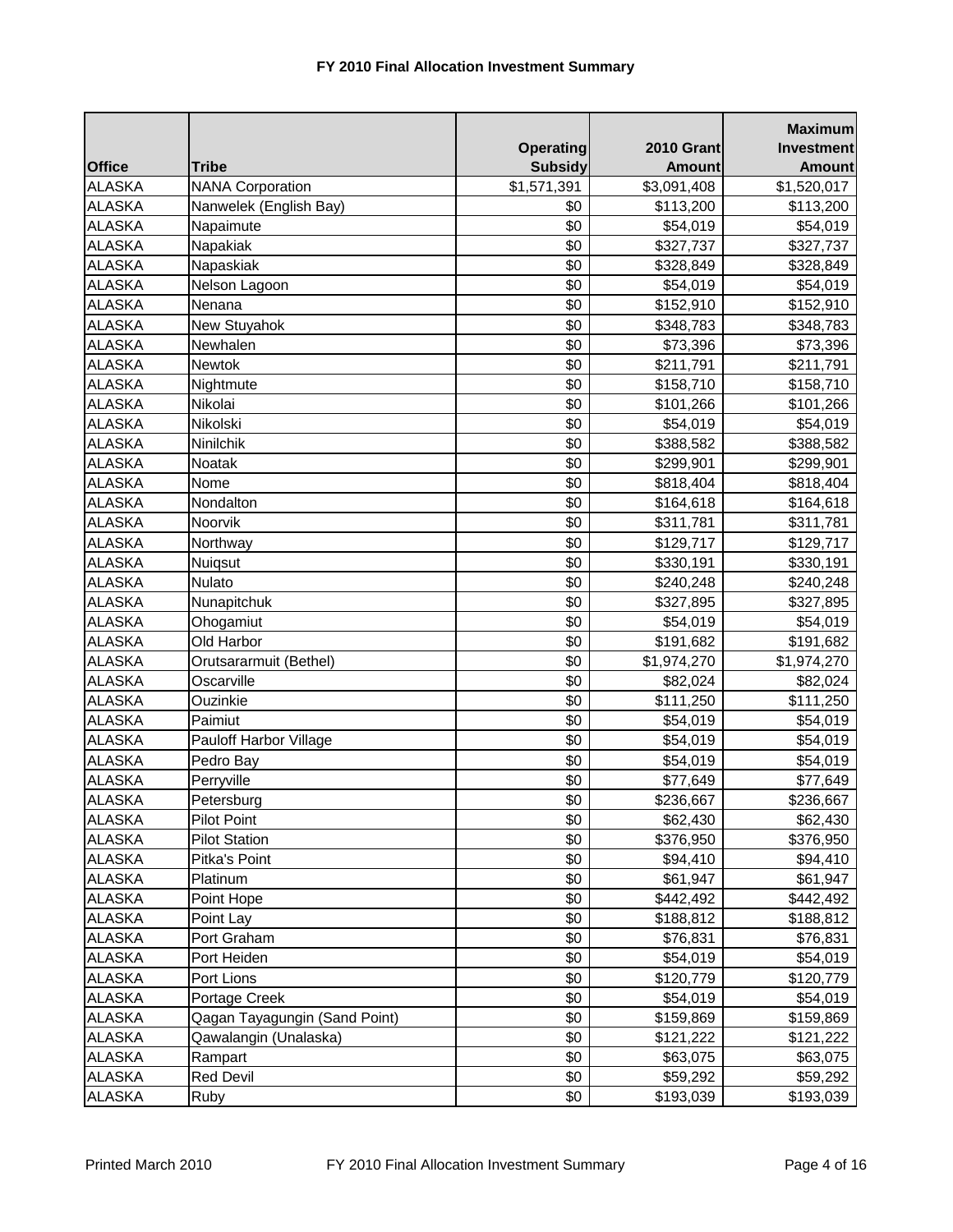|               |                                  |                  |                   | <b>Maximum</b>    |
|---------------|----------------------------------|------------------|-------------------|-------------------|
|               |                                  | <b>Operating</b> | <b>2010 Grant</b> | <b>Investment</b> |
| <b>Office</b> | <b>Tribe</b>                     | <b>Subsidy</b>   | <b>Amount</b>     | <b>Amount</b>     |
| <b>ALASKA</b> | Saint George                     | \$0              | \$72,056          | \$72,056          |
| <b>ALASKA</b> | Saint Michael                    | \$0              | \$242,133         | \$242,133         |
| <b>ALASKA</b> | Saint Paul                       | \$0              | \$332,603         | \$332,603         |
| <b>ALASKA</b> | Salamatoff                       | \$0              | \$54,019          | \$54,019          |
| <b>ALASKA</b> | Savoonga                         | \$0              | \$566,612         | \$566,612         |
| <b>ALASKA</b> | Saxman                           | \$0              | \$88,825          | \$88,825          |
| <b>ALASKA</b> | Scammon Bay                      | \$0              | \$320,185         | \$320,185         |
| <b>ALASKA</b> | Selawik                          | \$0              | \$448,616         | \$448,616         |
| <b>ALASKA</b> | Seldovia                         | \$0              | \$70,437          | \$70,437          |
| <b>ALASKA</b> | Shageluk                         | \$0              | \$121,062         | \$121,062         |
| <b>ALASKA</b> | <b>Shaktoolik</b>                | \$0              | \$135,924         | \$135,924         |
| <b>ALASKA</b> | Sheldon's Point                  | \$0              | \$147,179         | \$147,179         |
| <b>ALASKA</b> | Shishmaref                       | \$0              | \$475,800         | \$475,800         |
| <b>ALASKA</b> | Shungnak                         | \$0              | \$163,617         | \$163,617         |
| <b>ALASKA</b> | Sitka Tribe (was Baranof Island) | \$409,141        | \$1,403,504       | \$994,362         |
| <b>ALASKA</b> | Skagway                          | \$0              | \$54,019          | \$54,019          |
| <b>ALASKA</b> | Sleetmute                        | \$0              | \$107,296         | \$107,296         |
| <b>ALASKA</b> | Solomon                          | \$0              | \$54,019          | \$54,019          |
| <b>ALASKA</b> | South Naknek                     | \$0              | \$78,130          | \$78,130          |
| <b>ALASKA</b> | <b>Stebbins</b>                  | \$0              | \$420,343         | \$420,343         |
| <b>ALASKA</b> | <b>Stevens Village</b>           | \$0              | \$105,912         | \$105,912         |
| <b>ALASKA</b> | <b>Stony River</b>               | \$0              | \$96,903          | \$96,903          |
| <b>ALASKA</b> | Sun'aq Tribe of Kodiak           | \$0              | \$312,106         | \$312,106         |
| <b>ALASKA</b> | Takotna                          | \$0              | \$54,019          | \$54,019          |
| <b>ALASKA</b> | <b>Tanacross</b>                 | \$0              | \$169,480         | \$169,480         |
| <b>ALASKA</b> | Tanana                           | \$0              | \$286,611         | \$286,611         |
| <b>ALASKA</b> | <b>Tatitlek</b>                  | \$0              | \$73,390          | \$73,390          |
| <b>ALASKA</b> | Tazlina                          | \$0              | \$54,019          | \$54,019          |
| <b>ALASKA</b> | Telida                           | \$0              | \$54,019          | \$54,019          |
| <b>ALASKA</b> | Teller                           | \$0              | \$224,198         | \$224,198         |
| <b>ALASKA</b> | Tetlin                           | \$0              | \$167,896         | \$167,896         |
| <b>ALASKA</b> | Tlingit-Haida Central Council    | \$2,543,344      | \$6,815,656       | \$4,272,312       |
| <b>ALASKA</b> | Togiak                           | \$0              | \$678,569         | \$678,569         |
| <b>ALASKA</b> | Toksook Bay-Nunakauyarmuit Tribe | \$0              | \$326,184         | \$326,184         |
| <b>ALASKA</b> | Tuluksak                         | \$0              | \$296,866         | \$296,866         |
| <b>ALASKA</b> | Tuntutuliak                      | \$0              | \$262,077         | \$262,077         |
| <b>ALASKA</b> | Tununak                          | \$0              | \$299,624         | \$299,624         |
| <b>ALASKA</b> | <b>Twin Hills</b>                | \$0              | \$56,239          | \$56,239          |
| <b>ALASKA</b> | Tyonek                           | \$0              | \$136,856         | \$136,856         |
| <b>ALASKA</b> | Ugashik                          | \$0              | \$54,019          | \$54,019          |
| <b>ALASKA</b> | Umkumiute                        | \$0              | \$54,019          | \$54,019          |
| <b>ALASKA</b> | Unalakleet                       | \$0              | \$386,343         | \$386,343         |
| <b>ALASKA</b> | Unga                             | \$0              | \$54,019          | \$54,019          |
| <b>ALASKA</b> | Venetie                          | \$0              | \$158,671         | \$158,671         |
| <b>ALASKA</b> | Wainwright                       | \$0              | \$368,747         | \$368,747         |
| <b>ALASKA</b> | Wales                            | \$0              | \$145,756         | \$145,756         |
| <b>ALASKA</b> | White Mountain                   | \$0              | \$211,509         | \$211,509         |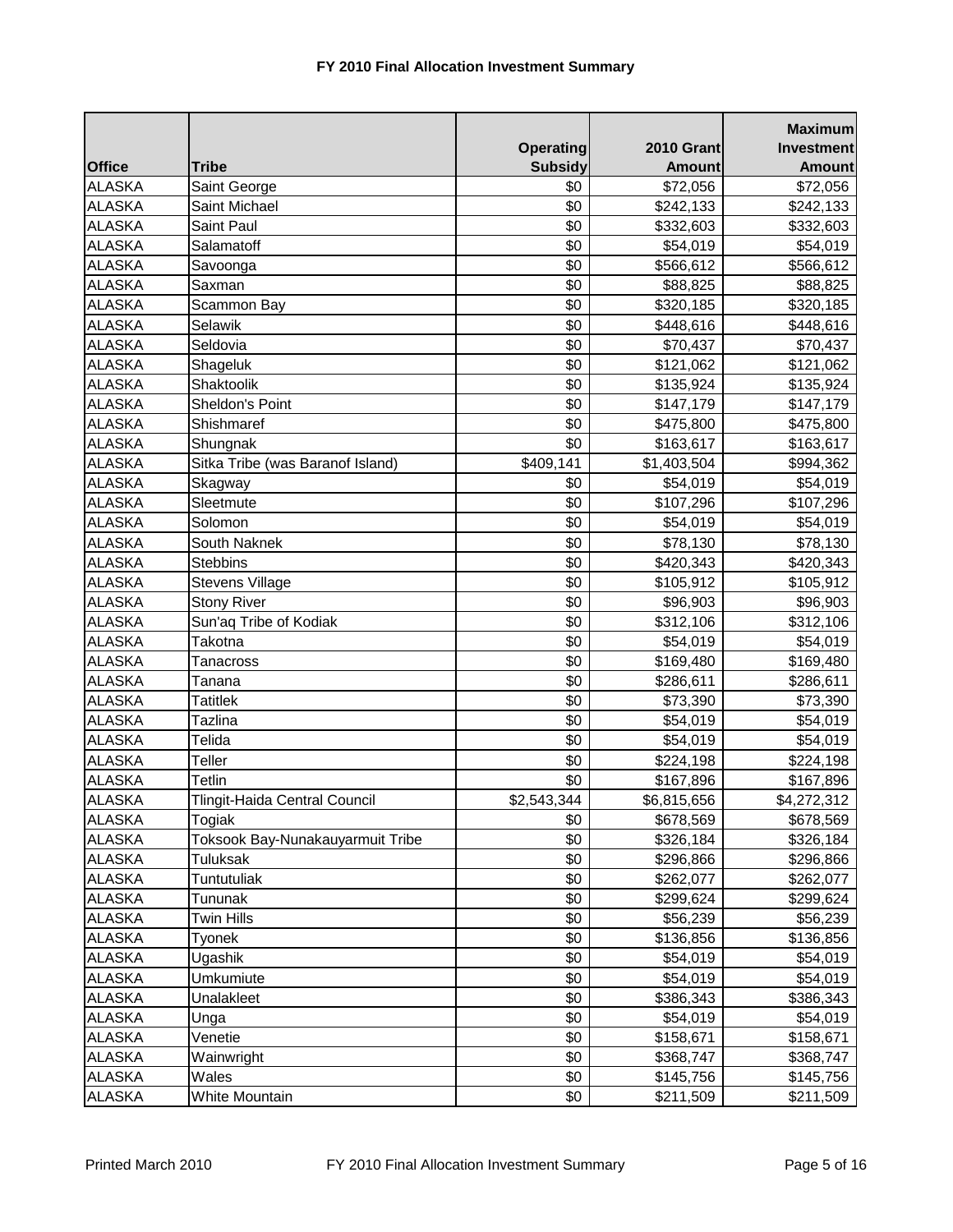## **FY 2010 Final Allocation Investment Summary**

| <b>Office</b>  | <b>Tribe</b> | <b>Operating</b><br><b>Subsidy</b> | 2010 Grantl<br>Amountl | Maximuml<br><b>Investment</b><br>Amountl |
|----------------|--------------|------------------------------------|------------------------|------------------------------------------|
| <b>ALASKA</b>  | Wrangell     | \$0                                | \$216,774              | \$216,774                                |
| <b>ALASKA</b>  | Yakutat      | \$0                                | \$162.691              | \$162,691                                |
| <b>IALASKA</b> | <b>TOTAL</b> | \$20,698,374                       | \$107,889,012          | \$87,190,628                             |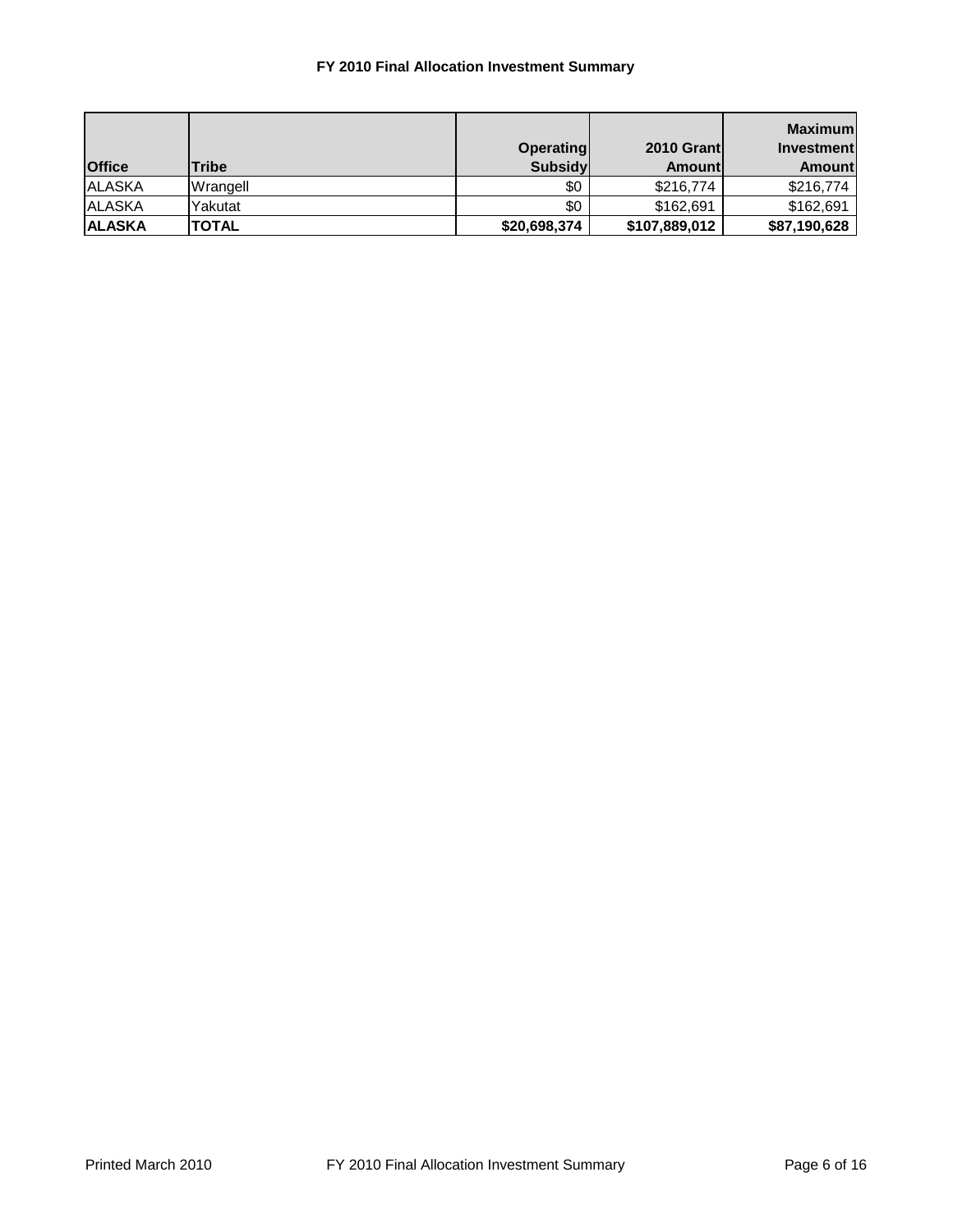|                |                                        |                  |                   | <b>Maximum</b>    |
|----------------|----------------------------------------|------------------|-------------------|-------------------|
|                |                                        | <b>Operating</b> | <b>2010 Grant</b> | <b>Investment</b> |
| <b>Office</b>  | <b>Tribe</b>                           | <b>Subsidy</b>   | <b>Amount</b>     | <b>Amount</b>     |
| <b>CHICAGO</b> | Aroostook Band of Micmac               | \$195,597        | \$658,522         | \$462,925         |
| <b>CHICAGO</b> | <b>Bad River Band</b>                  | \$460,392        | \$1,583,758       | \$1,123,366       |
| <b>CHICAGO</b> | Bay Mills Indian Community             | \$234,388        | \$777,622         | \$543,234         |
| <b>CHICAGO</b> | Boise Forte Band of Minnesota Chippewa | \$146,532        | \$1,041,086       | \$894,555         |
| <b>CHICAGO</b> | Catawba Indian Tribe                   | \$138,891        | \$1,537,093       | \$1,398,202       |
| <b>CHICAGO</b> | Cayuga Nation                          | \$0              | \$465,447         | \$465,447         |
| <b>CHICAGO</b> | <b>Coharie State Tribe</b>             | \$55,219         | \$576,961         | \$521,742         |
| <b>CHICAGO</b> | Eastern Cherokee                       | \$1,008,642      | \$3,150,416       | \$2,141,774       |
| <b>CHICAGO</b> | Fond Du Lac Band of Minnesota Chippev  | \$723,870        | \$3,864,896       | \$3,141,026       |
| <b>CHICAGO</b> | Forest County Potawatami               | \$83,339         | \$319,233         | \$235,894         |
| <b>CHICAGO</b> | Grand Portage Band of Minn. Chippewa   | \$40,041         | \$379,309         | \$339,269         |
| <b>CHICAGO</b> | <b>Grand Traverse Band</b>             | \$215,758        | \$1,297,206       | \$1,081,448       |
| <b>CHICAGO</b> | Haliwa-Saponi State Tribe              | \$84,451         | \$731,744         | \$647,293         |
| <b>CHICAGO</b> | Hannahville Community                  | \$43,712         | \$200,811         | \$157,098         |
| <b>CHICAGO</b> | <b>Ho-Chunk Nation</b>                 | \$497,546        | \$4,657,153       | \$4,159,607       |
| <b>CHICAGO</b> | <b>Houlton Band of Maliseets</b>       | \$192,760        | \$500,537         | \$307,777         |
| <b>CHICAGO</b> | Huron Band of Potawatomi               | \$0              | \$398,395         | \$398,395         |
| <b>CHICAGO</b> | Keweenaw Bay Indian Community          | \$675,264        | \$1,777,693       | \$1,102,429       |
| <b>CHICAGO</b> | Lac Courte Oreilles                    | \$937,680        | \$2,796,723       | \$1,859,043       |
| <b>CHICAGO</b> | Lac Du Flambeau Band                   | \$524,145        | \$1,511,870       | \$987,725         |
| <b>CHICAGO</b> | Lac Vieux Desert Band                  | \$99,839         | \$265,426         | \$165,587         |
| <b>CHICAGO</b> | Leech Lake Band of Minnesota Chippewa  | \$937,813        | \$4,163,330       | \$3,225,517       |
| <b>CHICAGO</b> | Little River Band of Ottawa            | \$0              | \$303,766         | \$303,766         |
| <b>CHICAGO</b> | Little Traverse Bay Band               | \$0              | \$669,902         | \$669,902         |
| <b>CHICAGO</b> | Lower Sioux                            | \$97,083         | \$344,836         | \$247,753         |
| <b>CHICAGO</b> | Lumbee State Tribe                     | \$571,010        | \$14,251,706      | \$13,680,697      |
| <b>CHICAGO</b> | Mashpee Wampanoag                      | \$0              | \$747,872         | \$747,872         |
| <b>CHICAGO</b> | Match-e-be-nash-she-wish Band of Potta | \$0              | \$197,831         | \$197,831         |
| <b>CHICAGO</b> | Menominee Indian Tribe                 | \$1,003,542      | \$2,617,829       | \$1,614,287       |
| <b>CHICAGO</b> | Miccosukee Tribe                       | \$0              | \$54,019          | \$54,019          |
| <b>CHICAGO</b> | Mille Lacs Band of Minnesota Chippewa  | \$345,560        | \$1,525,255       | \$1,179,695       |
| <b>CHICAGO</b> | Mississippi Choctaw Tribe              | \$976,310        | \$3,624,432       | \$2,648,122       |
| <b>CHICAGO</b> | MOWA Band of Choctaw Indians           | \$134,764        | \$549,455         | \$414,691         |
| <b>CHICAGO</b> | Narragansett Tribe                     | \$0              | \$612,059         | \$612,059         |
| <b>CHICAGO</b> | Oneida Nation of New York              | \$105,193        | \$916,515         | \$811,323         |
| <b>CHICAGO</b> | Oneida Tribe                           | \$636,870        | \$3,938,288       | \$3,301,418       |
| CHICAGO        | Onondaga Nation                        | \$0              | \$54,019          | \$54,019          |
| <b>CHICAGO</b> | Passamaquoddy Indian Tribe             | \$261,881        | \$915,585         | \$653,703         |
| <b>CHICAGO</b> | Penobscot Tribe                        | \$185,743        | \$1,130,606       | \$944,863         |
| <b>CHICAGO</b> | <b>Pleasant Point</b>                  | \$187,882        | \$852,236         | \$664,354         |
| <b>CHICAGO</b> | Poarch Band of Creek Indians           | \$348,635        | \$2,001,903       | \$1,653,268       |
| <b>CHICAGO</b> | Pokagon Band of Potawatomi             | \$10,351         | \$2,520,620       | \$2,510,269       |
| <b>CHICAGO</b> | Red Cliff Band of Lake Superior Chippe | \$323,311        | \$1,169,856       | \$846,545         |
| <b>CHICAGO</b> | Red Lake Band of Chippewa              | \$899,036        | \$3,910,743       | \$3,011,707       |
| <b>CHICAGO</b> | Sac & Fox Tribe                        | \$51,630         | \$345,571         | \$293,942         |
| <b>CHICAGO</b> | Saginaw Chippewa                       | \$149,520        | \$1,093,453       | \$943,933         |
| <b>CHICAGO</b> | Saint Croix Chippewa                   | \$516,223        | \$1,248,013       | \$731,790         |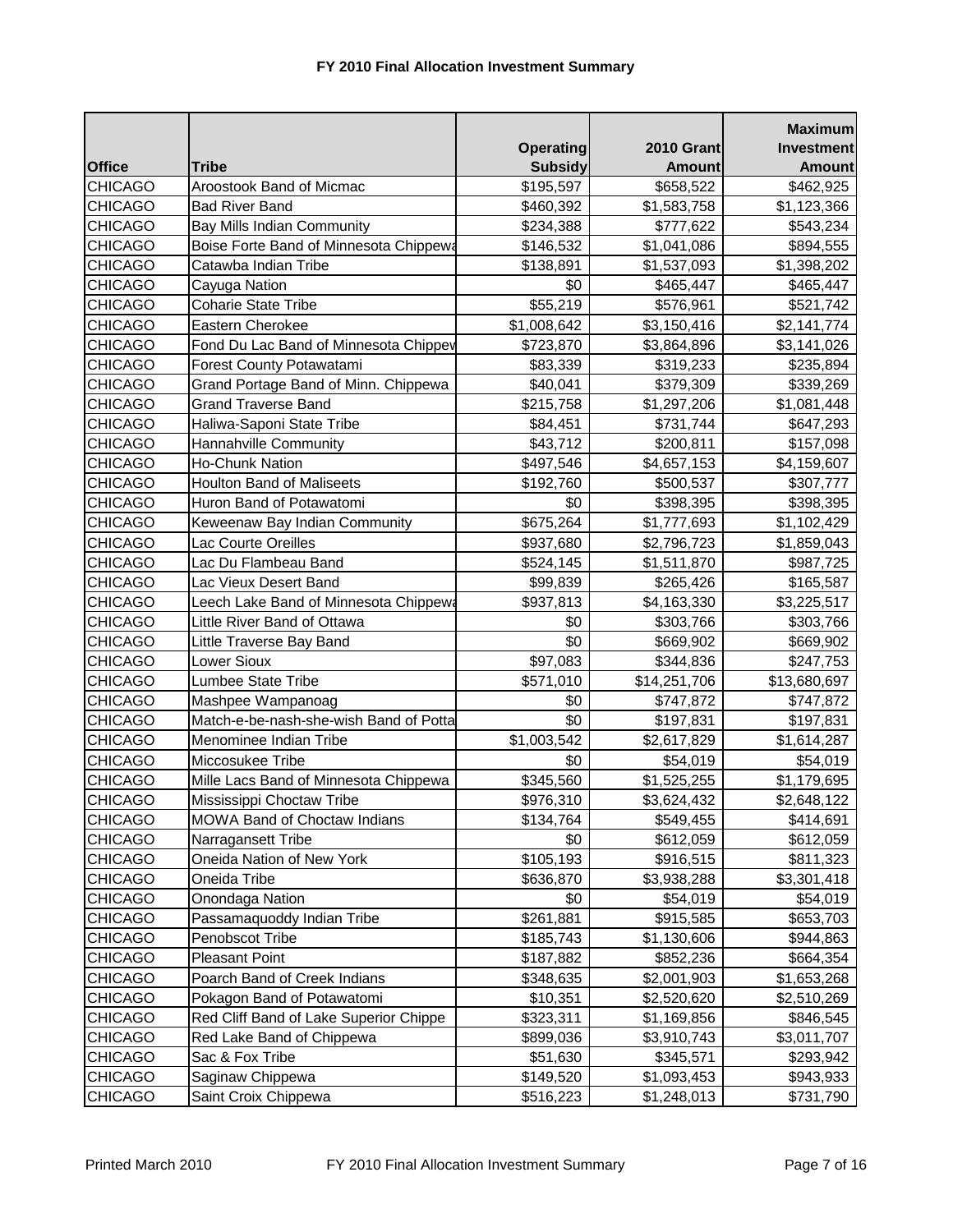## **FY 2010 Final Allocation Investment Summary**

| <b>Office</b>  | Tribe                                  | <b>Operating</b><br><b>Subsidy</b> | 2010 Grant<br><b>Amount</b> | <b>Maximum</b><br><b>Investment</b><br><b>Amount</b> |
|----------------|----------------------------------------|------------------------------------|-----------------------------|------------------------------------------------------|
| <b>CHICAGO</b> | Sault Ste. Marie Tribe                 | \$1,275,981                        | \$4,917,947                 | \$3,641,966                                          |
| <b>CHICAGO</b> | Seminole Tribe                         | \$0                                | \$1,000,208                 | \$1,000,208                                          |
| <b>CHICAGO</b> | Seneca Nation of New York              | \$665,298                          | \$2,624,363                 | \$1,959,065                                          |
| <b>CHICAGO</b> | Shakopee Sioux                         | \$0                                | \$136,417                   | \$136,417                                            |
| <b>CHICAGO</b> | Sokagoan Chippewa Tribe                | \$350,341                          | \$897,530                   | \$547,189                                            |
| <b>CHICAGO</b> | St. Regis Mohawk Tribe                 | \$544,785                          | \$2,448,851                 | \$1,904,067                                          |
| <b>CHICAGO</b> | Stockbridge-Munsee Tribe               | \$93,003                           | \$540,685                   | \$447,681                                            |
| <b>CHICAGO</b> | Tonawanda Band of Senecas              | \$0                                | \$54,019                    | \$54,019                                             |
| <b>CHICAGO</b> | Tuscarora Nation                       | \$0                                | \$54,019                    | \$54,019                                             |
| <b>CHICAGO</b> | <b>Upper Sioux Indian Community</b>    | \$9,848                            | \$264,630                   | \$254,783                                            |
| <b>CHICAGO</b> | <b>Waccamaw Siouan State Tribe</b>     | \$19,027                           | \$350,999                   | \$331,973                                            |
| <b>CHICAGO</b> | Wampanoag Tribe                        | \$232,043                          | \$471,285                   | \$239,242                                            |
| <b>CHICAGO</b> | White Earth Band of Minnesota Chippew: | \$872,420                          | \$3,491,514                 | \$2,619,094                                          |
| <b>CHICAGO</b> | TOTAL                                  | \$18,163,168                       | \$95,504,068                | \$77,340,904                                         |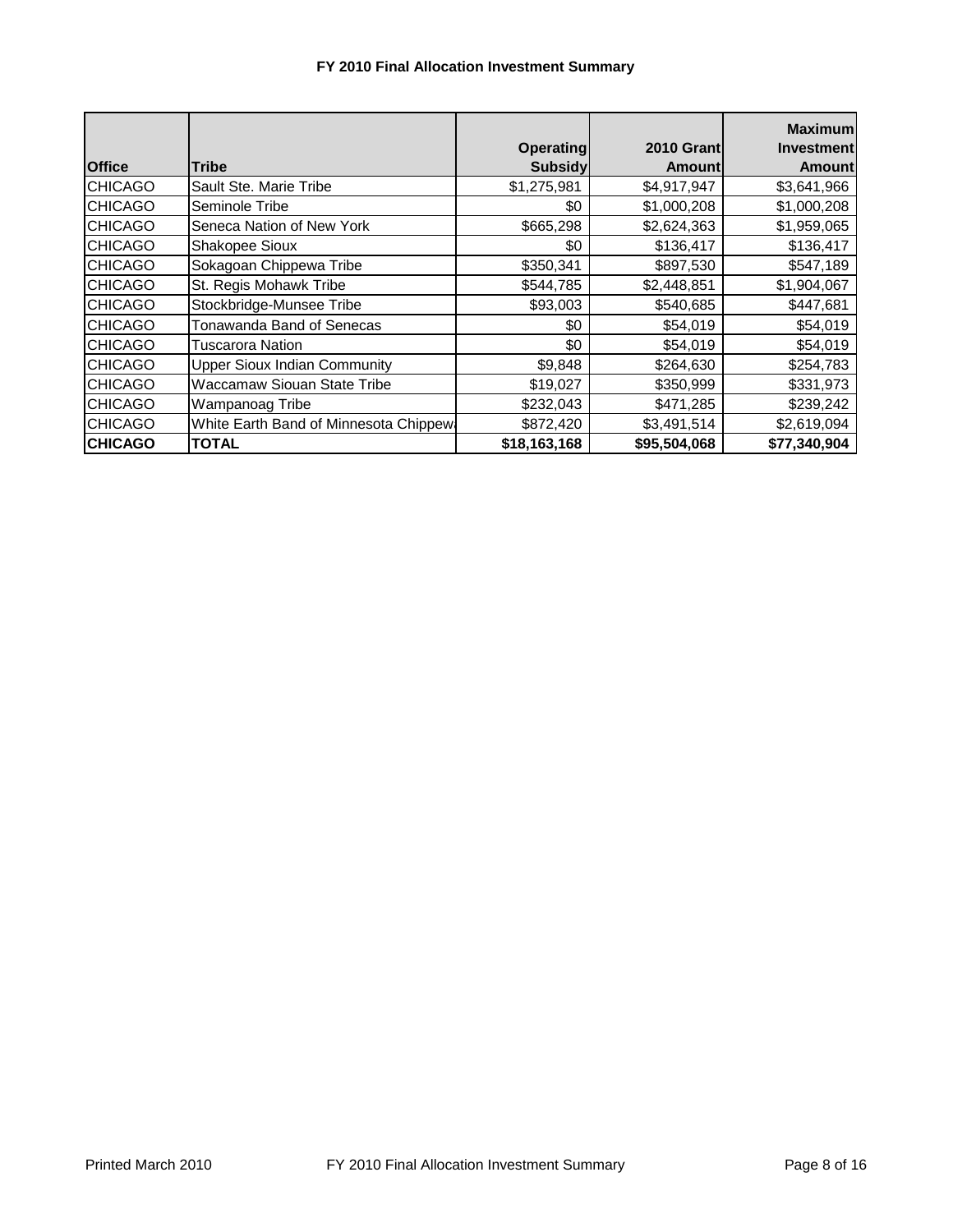| <b>Office</b> | <b>Tribe</b>                           | <b>Operating</b><br><b>Subsidy</b> | <b>2010 Grant</b><br><b>Amount</b> | <b>Maximum</b><br><b>Investment</b><br><b>Amount</b> |
|---------------|----------------------------------------|------------------------------------|------------------------------------|------------------------------------------------------|
| <b>DENVER</b> | <b>Blackfeet Tribe</b>                 | \$2,315,298                        | \$6,967,222                        | \$4,651,923                                          |
| <b>DENVER</b> | <b>Cheyenne River Sioux</b>            | \$1,795,488                        | \$5,332,319                        | \$3,536,831                                          |
| <b>DENVER</b> | <b>Crow Creek Sioux</b>                | \$516,536                          | \$1,593,016                        | \$1,076,481                                          |
| <b>DENVER</b> | Crow Tribe                             | \$613,680                          | \$3,039,608                        | \$2,425,928                                          |
| <b>DENVER</b> | <b>Flandreau Santee Sioux</b>          | \$141,534                          | \$347,475                          | \$205,941                                            |
| <b>DENVER</b> | Fort Belknap Indian Community          | \$805,028                          | \$2,515,648                        | \$1,710,620                                          |
| <b>DENVER</b> | Fort Peck Assiniboine and Sioux        | \$1,620,777                        | \$5,316,688                        | \$3,695,911                                          |
| <b>DENVER</b> | Ft. Berthold Affiliated Tribes         | \$1,124,894                        | \$3,595,061                        | \$2,470,167                                          |
| <b>DENVER</b> | <b>Goshute Reservation</b>             | \$141,920                          | \$434,880                          | \$292,960                                            |
| <b>DENVER</b> | Lower Brule Sioux                      | \$419,747                          | \$1,262,156                        | \$842,409                                            |
| <b>DENVER</b> | Northern Arapahoe                      | \$508,592                          | \$2,265,989                        | \$1,757,397                                          |
| <b>DENVER</b> | Northern Cheyenne                      | \$813,323                          | \$3,022,063                        | \$2,208,740                                          |
| <b>DENVER</b> | NW Band of Shoshone Nation             | \$43,284                           | \$213,179                          | \$169,894                                            |
| <b>DENVER</b> | Oglala Sioux of Pine Ridge Reservation | \$3,025,380                        | \$11,562,767                       | \$8,537,388                                          |
| <b>DENVER</b> | Omaha Tribe                            | \$493,899                          | \$1,651,497                        | \$1,157,597                                          |
| <b>DENVER</b> | Ponca Tribe of Nebraska                | \$152,685                          | \$1,887,547                        | \$1,734,862                                          |
| <b>DENVER</b> | Rocky Boy Chippewa-Cree                | \$902,434                          | \$2,835,285                        | \$1,932,851                                          |
| <b>DENVER</b> | Rosebud Sioux                          | \$2,156,126                        | \$7,922,677                        | \$5,766,552                                          |
| <b>DENVER</b> | Salish and Kootenai Tribes             | \$1,422,521                        | \$4,435,231                        | \$3,012,710                                          |
| <b>DENVER</b> | Santee Sioux Tribe                     | \$287,108                          | \$949,710                          | \$662,602                                            |
| <b>DENVER</b> | Shoshone Tribe of the Wind River Reser | \$445,638                          | \$1,575,536                        | \$1,129,898                                          |
| <b>DENVER</b> | Sisseton-Wahpeton Oyate                | \$1,218,181                        | \$3,231,858                        | \$2,013,677                                          |
| <b>DENVER</b> | <b>Skull Valley Band of Goshute</b>    | \$0                                | \$54,019                           | \$54,019                                             |
| <b>DENVER</b> | Southern Ute Tribe                     | \$472,848                          | \$1,234,071                        | \$761,223                                            |
| <b>DENVER</b> | Spirit Lake Sioux Tribe                | \$817,716                          | \$2,616,105                        | \$1,798,389                                          |
| <b>DENVER</b> | <b>Standing Rock Sioux</b>             | \$1,576,301                        | \$4,992,919                        | \$3,416,619                                          |
| <b>DENVER</b> | Turtle Mountain Band of Chippewa       | \$2,189,873                        | \$7,952,708                        | \$5,762,835                                          |
| <b>DENVER</b> | Uintah & Ouray Ute Indian Tribe        | \$389,522                          | \$1,671,135                        | \$1,281,613                                          |
| <b>DENVER</b> | <b>Utah Paiute Tribe</b>               | \$863,855                          | \$1,766,967                        | \$903,112                                            |
| <b>DENVER</b> | Ute Mountain Tribe                     | \$483,792                          | \$1,517,761                        | \$1,033,969                                          |
| <b>DENVER</b> | Winnebago Tribe                        | \$462,351                          | \$1,534,250                        | \$1,071,898                                          |
| <b>DENVER</b> | <b>Yankton Sioux</b>                   | \$651,371                          | \$2,203,258                        | \$1,551,887                                          |
| <b>DENVER</b> | <b>TOTAL</b>                           | \$28,871,702                       | \$97,500,605                       | \$68,628,903                                         |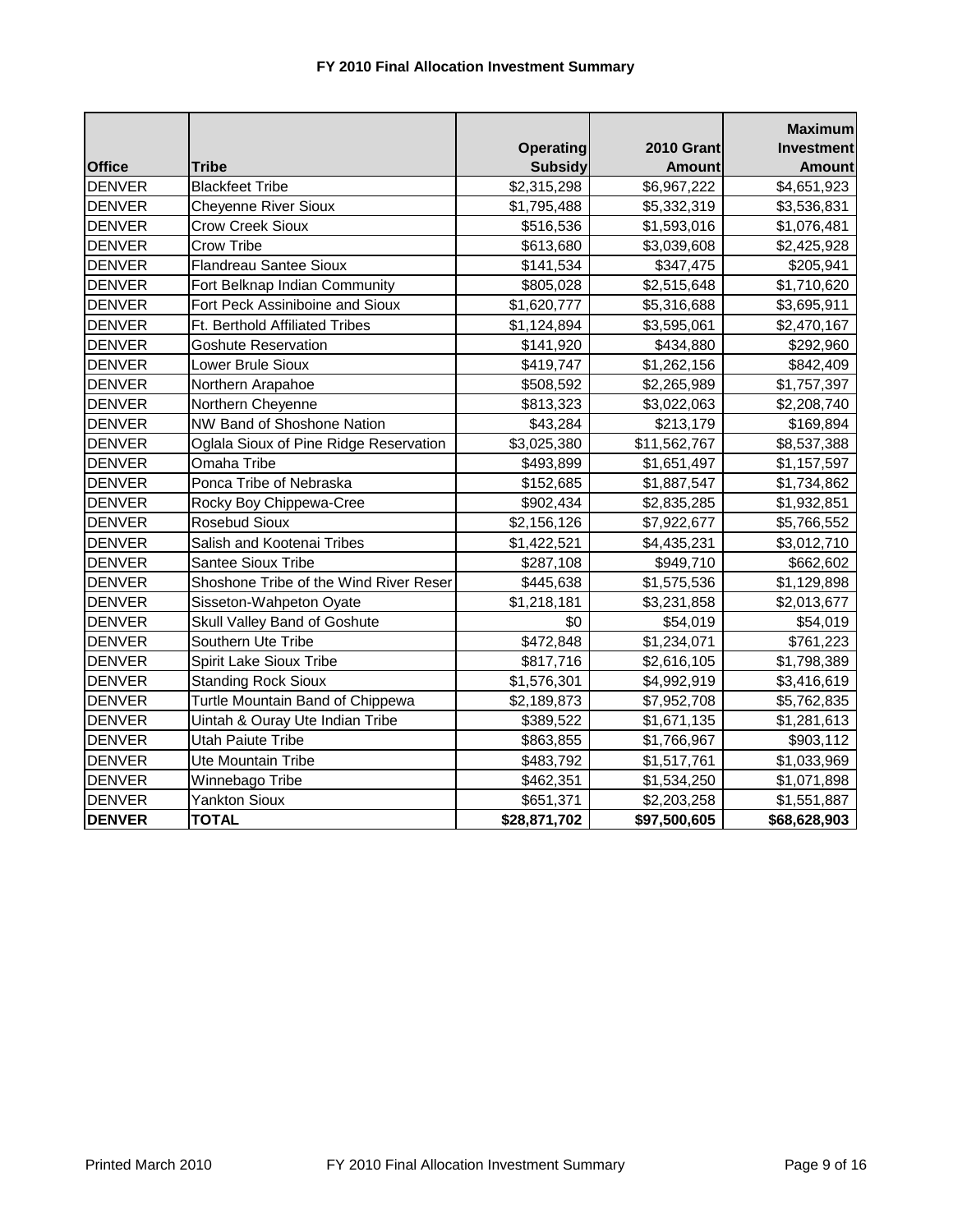|                 |                                   |                  |                   | <b>Maximum</b>    |
|-----------------|-----------------------------------|------------------|-------------------|-------------------|
|                 |                                   | <b>Operating</b> | <b>2010 Grant</b> | <b>Investment</b> |
| <b>Office</b>   | <b>Tribe</b>                      | <b>Subsidy</b>   | <b>Amount</b>     | <b>Amount</b>     |
| <b>OKLAHOMA</b> | Absentee-Shawnee                  | \$854,399        | \$3,149,852       | \$2,295,453       |
| <b>OKLAHOMA</b> | Alabama-Couchatta                 | \$29,409         | \$215,085         | \$185,676         |
| <b>OKLAHOMA</b> | Alabama-Quassarte Tribal Town     | \$0              | \$120,520         | \$120,520         |
| <b>OKLAHOMA</b> | Apache Tribe                      | \$73,415         | \$1,146,812       | \$1,073,397       |
| <b>OKLAHOMA</b> | Caddo Tribe                       | \$53,473         | \$590,592         | \$537,119         |
| <b>OKLAHOMA</b> | <b>Cherokee Nation</b>            | \$9,659,757      | \$31,687,248      | \$22,027,490      |
| <b>OKLAHOMA</b> | Cheyenne-Arapaho Tribes           | \$148,308        | \$2,890,632       | \$2,742,324       |
| <b>OKLAHOMA</b> | Chickasaw                         | \$4,454,665      | \$12,859,280      | \$8,404,614       |
| <b>OKLAHOMA</b> | Chitimacha Tribe                  | \$12,052         | \$116,000         | \$103,948         |
| OKLAHOMA        | <b>Choctaw Nation</b>             | \$2,553,264      | \$12,614,673      | \$10,061,409      |
| <b>OKLAHOMA</b> | Citizen Band Potawatomi Tribe     | \$80,757         | \$2,274,294       | \$2,193,537       |
| <b>OKLAHOMA</b> | <b>Comanche Nation</b>            | \$448,945        | \$2,597,451       | \$2,148,506       |
| <b>OKLAHOMA</b> | Coushatta Tribe                   | \$8,253          | \$99,758          | \$91,505          |
| <b>OKLAHOMA</b> | Delaware Nation of West Oklahoma  | \$7,342          | \$91,010          | \$83,668          |
| <b>OKLAHOMA</b> | Eastern Shawnee Tribe             | \$6,777          | \$88,547          | \$81,770          |
| <b>OKLAHOMA</b> | Fort Sill Apache Tribe            | \$8,471          | \$101,286         | \$92,815          |
| <b>OKLAHOMA</b> | Iowa Tribe of Kansas and Nebraska | \$134,997        | \$461,985         | \$326,989         |
| <b>OKLAHOMA</b> | Iowa Tribe of Oklahoma            | \$3,008          | \$126,396         | \$123,388         |
| OKLAHOMA        | Jena Band of Choctaw              | \$0              | \$86,461          | \$86,461          |
| <b>OKLAHOMA</b> | <b>Kaw Tribe</b>                  | \$51,260         | \$850,639         | \$799,379         |
| <b>OKLAHOMA</b> | Kialegee Tribal Town              | \$0              | \$86,602          | \$86,602          |
| <b>OKLAHOMA</b> | Kickapoo Tribe                    | \$207,462        | \$886,528         | \$679,065         |
| <b>OKLAHOMA</b> | Kickapoo Tribe of Oklahoma        | \$50,171         | \$550,661         | \$500,491         |
| <b>OKLAHOMA</b> | <b>Kiowa Tribe</b>                | \$113,706        | \$1,441,580       | \$1,327,875       |
| <b>OKLAHOMA</b> | Miami Tribe                       | \$0              | \$59,421          | \$59,421          |
| <b>OKLAHOMA</b> | Modoc Tribe                       | \$39,146         | \$127,854         | \$88,708          |
| OKLAHOMA        | Muscogee (Creek) Nation           | \$1,283,375      | \$16,237,676      | \$14,954,300      |
| OKLAHOMA        | Osage Tribe                       | \$111,708        | \$1,983,623       | \$1,871,915       |
| <b>OKLAHOMA</b> | Otoe-Missouria Tribe              | \$130,387        | \$361,736         | \$231,349         |
| <b>OKLAHOMA</b> | <b>Ottawa Tribe</b>               | \$0              | \$282,689         | \$282,689         |
| <b>OKLAHOMA</b> | <b>Pawnee Tribe</b>               | \$69,762         | \$592,204         | \$522,442         |
| <b>OKLAHOMA</b> | Peoria Tribe                      | \$645,681        | \$1,483,500       | \$837,818         |
| <b>OKLAHOMA</b> | Ponca Tribe                       | \$104,010        | \$929,269         | \$825,259         |
| <b>OKLAHOMA</b> | Prairie Band of Potawatomi        | \$38,581         | \$249,430         | \$210,849         |
| OKLAHOMA        | Quapaw Tribe                      | \$0              | \$328,056         | \$328,056         |
| <b>OKLAHOMA</b> | Sac and Fox of Missouri           | \$95,204         | \$231,612         | \$136,408         |
| <b>OKLAHOMA</b> | Sac and Fox Tribe                 | \$282,304        | \$1,933,865       | \$1,651,561       |
| <b>OKLAHOMA</b> | Seminole Nation                   | \$711,749        | \$2,018,177       | \$1,306,428       |
| <b>OKLAHOMA</b> | Seneca-Cayuga                     | \$0              | \$133,225         | \$133,225         |
| <b>OKLAHOMA</b> | Shawnee                           | \$0              | \$54,019          | \$54,019          |
| <b>OKLAHOMA</b> | Texas Band of Kickapoo Indians    | \$54,362         | \$261,839         | \$207,477         |
| <b>OKLAHOMA</b> | <b>Thlopthlocco Tribal Town</b>   | \$0              | \$54,019          | \$54,019          |
| <b>OKLAHOMA</b> | Tonkawa Tribe                     | \$159,119        | \$533,206         | \$374,087         |
| <b>OKLAHOMA</b> | Tunica-Biloxi Tribe               | \$0              | \$334,912         | \$334,912         |
| <b>OKLAHOMA</b> | United Keetoowah                  | \$0              | \$956,226         | \$956,226         |
| <b>OKLAHOMA</b> | Wichita Tribe                     | \$137,709        | \$516,004         | \$378,295         |
| <b>OKLAHOMA</b> | <b>Wyandotte Nation</b>           | \$8,595          | \$597,343         | \$588,747         |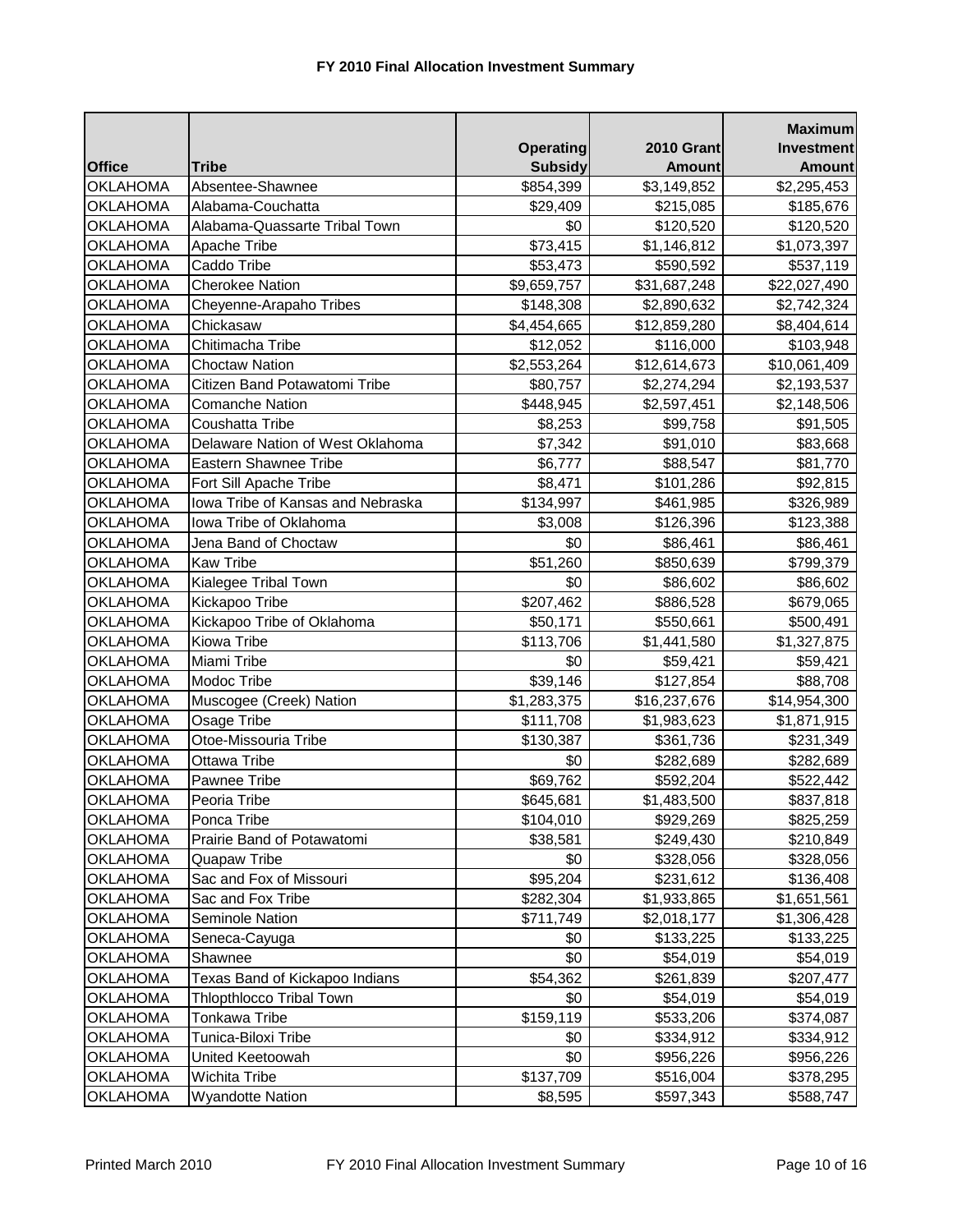## **FY 2010 Final Allocation Investment Summary**

|                 |              |                  |                   | Maximuml          |
|-----------------|--------------|------------------|-------------------|-------------------|
|                 |              | <b>Operating</b> | <b>2010 Grant</b> | <b>Investment</b> |
| <b>Office</b>   | Tribe        | <b>Subsidy</b>   | Amountl           | <b>Amount</b>     |
| <b>OKLAHOMA</b> | <b>TOTAL</b> | \$22,831,583     | \$105,393,797     | \$82,562,212      |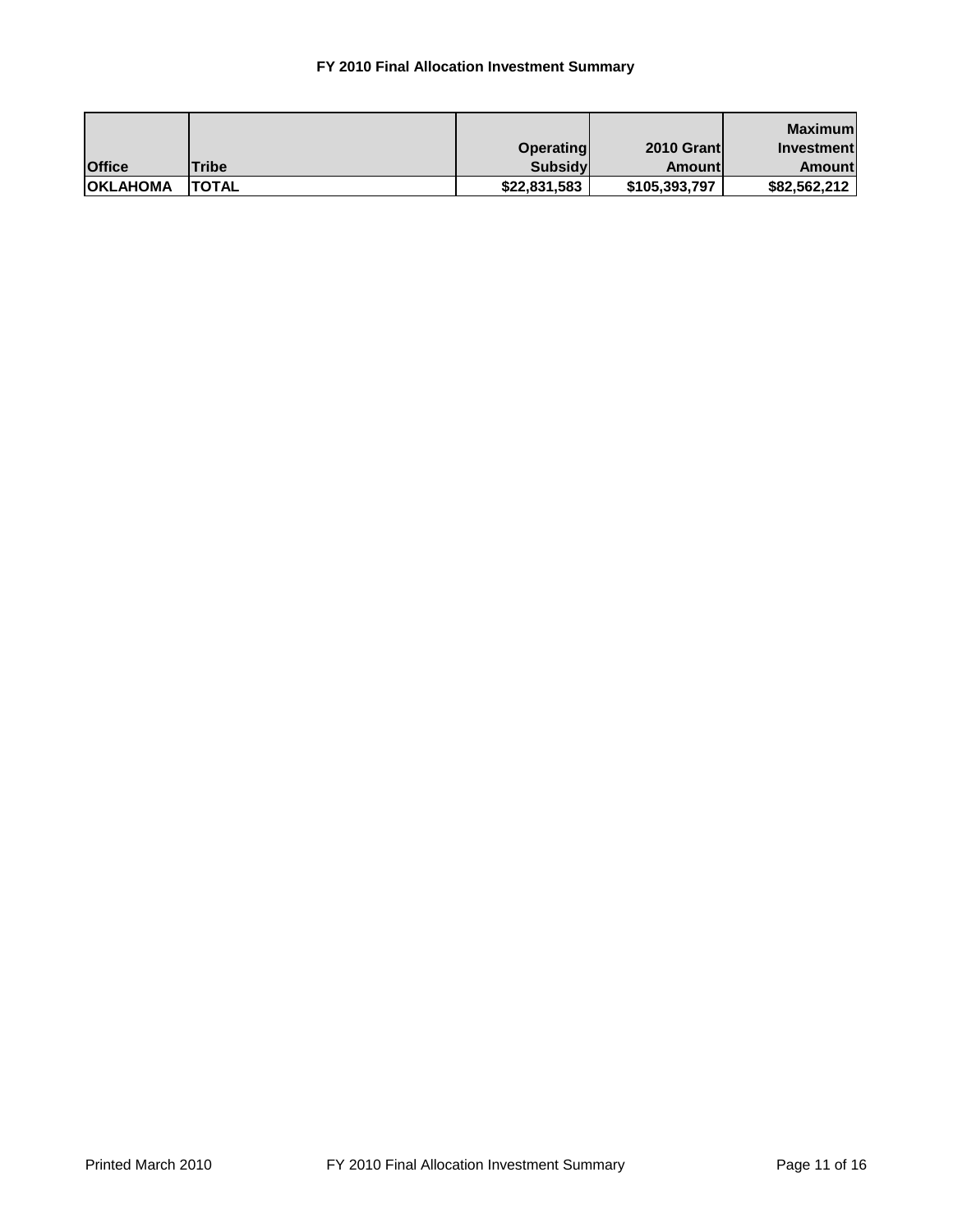|                |                                        |                  |                   | <b>Maximum</b>    |
|----------------|----------------------------------------|------------------|-------------------|-------------------|
|                |                                        | <b>Operating</b> | <b>2010 Grant</b> | <b>Investment</b> |
| <b>Office</b>  | <b>Tribe</b>                           | <b>Subsidy</b>   | <b>Amount</b>     | <b>Amount</b>     |
| <b>PHOENIX</b> | Acoma Pueblo                           | \$174,574        | \$1,015,600       | \$841,026         |
| <b>PHOENIX</b> | Agua Caliente Band of Cahuilla         | \$0              | \$122,100         | \$122,113         |
| <b>PHOENIX</b> | Ak-Chin                                | \$133,560        | \$384,994         | \$251,434         |
| <b>PHOENIX</b> | Alturas Rancheria                      | \$0              | \$54,019          | \$54,019          |
| <b>PHOENIX</b> | Auburn Rancheria                       | \$0              | \$161,005         | \$161,005         |
| <b>PHOENIX</b> | Augustine Band of Cahuilla             | \$0              | \$54,019          | \$54,019          |
| <b>PHOENIX</b> | Barona Group of Capitan Grande         | \$15,900         | \$176,828         | \$160,928         |
| <b>PHOENIX</b> | Berry Creek Rancheria                  | \$120,952        | \$666,594         | \$545,642         |
| <b>PHOENIX</b> | Big Lagoon Rancheria                   | \$0              | \$54,019          | \$54,019          |
| <b>PHOENIX</b> | <b>Big Pine Band</b>                   | \$53,522         | \$435,406         | \$381,884         |
| <b>PHOENIX</b> | <b>Big Sandy Rancheria</b>             | \$0              | \$353,515         | \$353,515         |
| <b>PHOENIX</b> | Big Valley Rancheria                   | \$0              | \$517,295         | \$517,295         |
| <b>PHOENIX</b> | <b>Blue Lake Rancheria</b>             | \$0              | \$54,019          | \$54,019          |
| <b>PHOENIX</b> | <b>Bridgeport Paiute Indian Colony</b> | \$111,489        | \$234,193         | \$122,704         |
| <b>PHOENIX</b> | Buena Vista Rancheria                  | \$0              | \$54,019          | \$54,019          |
| <b>PHOENIX</b> | Cabazon Band                           | \$0              | \$54,019          | \$54,019          |
| <b>PHOENIX</b> | Cahuilla Band                          | \$12,615         | \$91,602          | \$78,987          |
| <b>PHOENIX</b> | California Valley Miwok Tribe          | \$0              | \$54,019          | \$54,019          |
| <b>PHOENIX</b> | Campo Band                             | \$233,443        | \$668,255         | \$434,812         |
| PHOENIX        | Cedarville Rancheria                   | \$0              | \$54,019          | \$54,019          |
| <b>PHOENIX</b> | Chemehuevi                             | \$315,559        | \$863,289         | \$547,730         |
| <b>PHOENIX</b> | Chicken Ranch Rancheria                | \$2,844          | \$66,831          | \$63,987          |
| <b>PHOENIX</b> | Chico Rancheria                        | \$0              | \$355,760         | \$355,760         |
| <b>PHOENIX</b> | Cloverdale Rancheria                   | \$0              | \$329,743         | \$329,743         |
| <b>PHOENIX</b> | Cochiti Pueblo                         | \$61,297         | \$281,868         | \$220,571         |
| <b>PHOENIX</b> | Cocopah Tribe                          | \$369,153        | \$852,788         | \$483,636         |
| <b>PHOENIX</b> | Cold Springs Rancheria                 | \$171,029        | \$347,966         | \$176,937         |
| <b>PHOENIX</b> | Colorado River Indian Tribes           | \$815,645        | \$2,230,660       | \$1,415,015       |
| <b>PHOENIX</b> | Colusa Rancheria                       | \$0              | \$54,019          | \$54,019          |
| <b>PHOENIX</b> | Cortina Rancheria                      | \$0              | \$114,557         | \$114,557         |
| <b>PHOENIX</b> | Coyote Valley Band                     | \$133,291        | \$486,618         | \$353,327         |
| <b>PHOENIX</b> | Death Valley Timba-Sha                 | \$0              | \$220,518         | \$220,518         |
| <b>PHOENIX</b> | Dry Creek Rancheria                    | \$0              | \$631,615         | \$631,615         |
| <b>PHOENIX</b> | Duck Valley Shoshone-Paiute            | \$419,637        | \$2,295,176       | \$1,875,539       |
| <b>PHOENIX</b> | Duckwater Shoshone                     | \$94,613         | \$500,005         | \$405,391         |
| <b>PHOENIX</b> | Elk Valley Rancheria                   | \$0              | \$54,019          | \$54,019          |
| <b>PHOENIX</b> | <b>Ely Shoshone</b>                    | \$162,945        | \$730,343         | \$567,398         |
| <b>PHOENIX</b> | Enterprise Rancheria                   | \$12,349         | \$613,384         | \$601,034         |
| <b>PHOENIX</b> | Ewiiaapaayp Band of Kumeyaay           | \$0              | \$54,019          | \$54,019          |
| <b>PHOENIX</b> | Fallon Paiute-Shoshone                 | \$311,764        | \$978,047         | \$666,283         |
| <b>PHOENIX</b> | Fort Bidwell                           | \$100,056        | \$453,849         | \$353,793         |
| PHOENIX        | Fort Independence                      | \$13,777         | \$113,586         | \$99,809          |
| <b>PHOENIX</b> | Fort McDermitt Paiute and Shoshone     | \$0              | \$667,256         | \$667,256         |
| <b>PHOENIX</b> | Fort McDowell Yavapai Nation           | \$0              | \$104,448         | \$104,448         |
| <b>PHOENIX</b> | Fort Mojave Tribe                      | \$516,635        | \$1,265,325       | \$748,691         |
| <b>PHOENIX</b> | Gila River                             | \$2,920,799      | \$8,207,961       | \$5,287,162       |
| <b>PHOENIX</b> | Graton Rancheria                       | \$0              | \$667,589         | \$667,589         |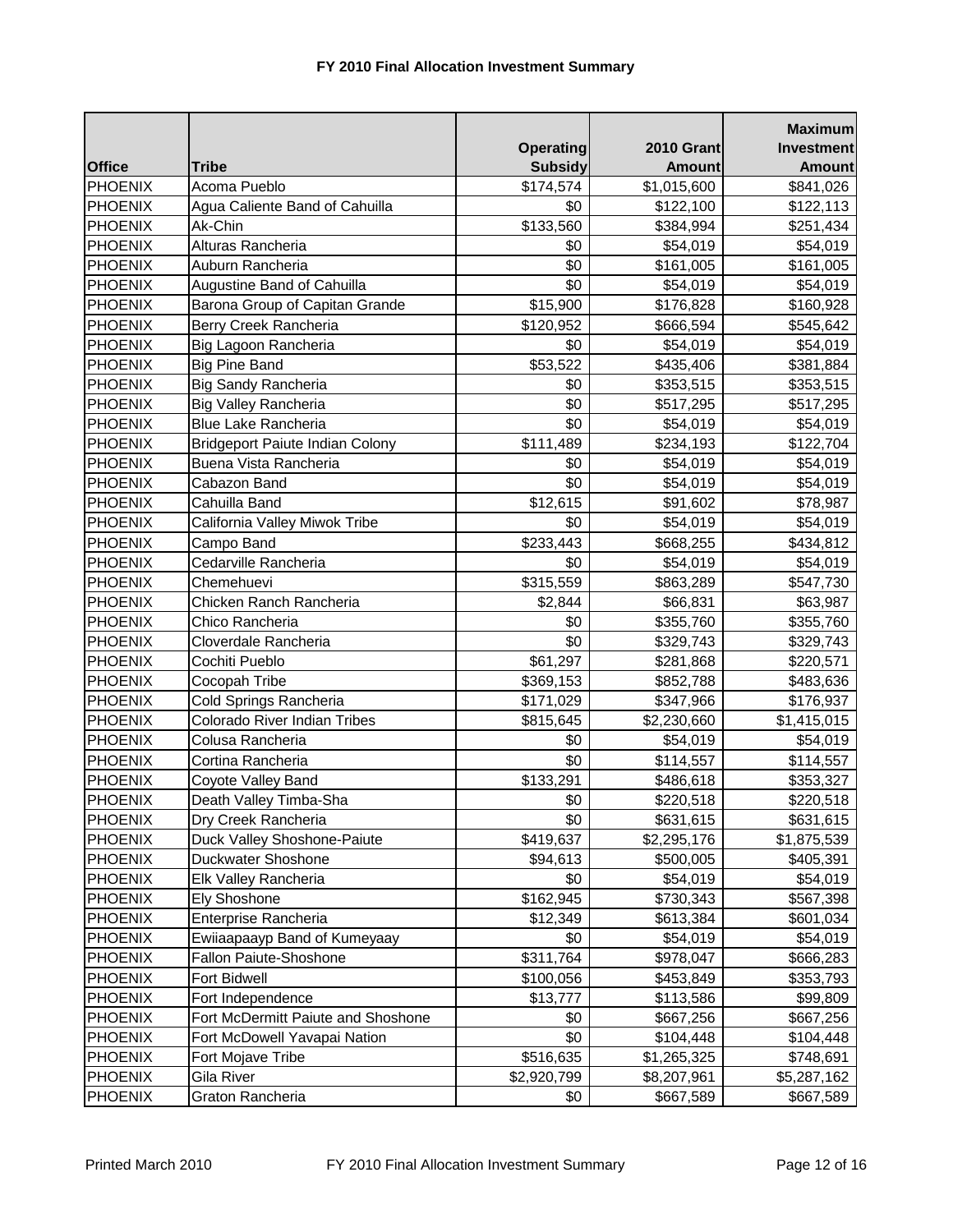|                |                                     |                  |                   | <b>Maximum</b>    |
|----------------|-------------------------------------|------------------|-------------------|-------------------|
|                |                                     | <b>Operating</b> | <b>2010 Grant</b> | <b>Investment</b> |
| <b>Office</b>  | <b>Tribe</b>                        | <b>Subsidy</b>   | <b>Amount</b>     | <b>Amount</b>     |
| <b>PHOENIX</b> | Greenville Rancheria                | \$0              | \$129,516         | \$129,516         |
| <b>PHOENIX</b> | Grindstone Rancheria                | \$158,297        | \$409,355         | \$251,057         |
| <b>PHOENIX</b> | Guidiville Rancheria                | \$89,600         | \$268,123         | \$178,523         |
| PHOENIX        | Havasupai                           | \$0              | \$352,643         | \$352,643         |
| <b>PHOENIX</b> | Hoopa Valley                        | \$451,497        | \$1,952,390       | \$1,500,892       |
| <b>PHOENIX</b> | Hopi                                | \$266,046        | \$7,004,292       | \$6,738,246       |
| <b>PHOENIX</b> | <b>Hopland Rancheria</b>            | \$99,556         | \$645,916         | \$546,361         |
| <b>PHOENIX</b> | Hualapai                            | \$696,232        | \$1,835,558       | \$1,139,326       |
| <b>PHOENIX</b> | Inaja Band                          | \$0              | \$54,019          | \$54,019          |
| <b>PHOENIX</b> | Ione Band of Miwok Indians          | \$0              | \$200,215         | \$200,215         |
| <b>PHOENIX</b> | Isleta Pueblo                       | \$127,140        | \$1,134,561       | \$1,007,421       |
| <b>PHOENIX</b> | Jackson Rancheria                   | \$0              | \$54,019          | \$54,019          |
| <b>PHOENIX</b> | Jamul Indian Village                | \$0              | \$54,019          | \$54,019          |
| <b>PHOENIX</b> | Jemez Pueblo                        | \$21,492         | \$580,322         | \$558,829         |
| <b>PHOENIX</b> | Jicarilla Reservation               | \$433,519        | \$1,390,492       | \$956,973         |
| <b>PHOENIX</b> | Kaibab Band of Paiute               | \$184,023        | \$375,996         | \$191,973         |
| <b>PHOENIX</b> | Karuk                               | \$881,203        | \$3,919,314       | \$3,038,111       |
| <b>PHOENIX</b> | La Jolla Band                       | \$61,060         | \$225,674         | \$164,614         |
| <b>PHOENIX</b> | La Posta Band                       | \$0              | \$54,019          | \$54,019          |
| <b>PHOENIX</b> | Laguna Pueblo                       | \$231,974        | \$1,539,131       | \$1,307,157       |
| <b>PHOENIX</b> | Las Vegas Colony                    | \$0              | \$54,019          | \$54,019          |
| <b>PHOENIX</b> | Laytonville Rancheria               | \$156,466        | \$319,739         | \$163,273         |
| <b>PHOENIX</b> | Lone Pine Paiute-Shoshone           | \$227,427        | \$437,387         | \$209,959         |
| <b>PHOENIX</b> | Los Coyotes Band of Cahuilla        | \$0              | \$54,019          | \$54,019          |
| <b>PHOENIX</b> | Lovelock Colony                     | \$0              | \$178,627         | \$178,627         |
| PHOENIX        | Lower Lake Rancheria                | \$0              | \$54,019          | \$54,019          |
| <b>PHOENIX</b> | Lytton Rancheria of California      | \$0              | \$206,675         | \$206,675         |
| <b>PHOENIX</b> | Manchester Point Arena Rancheria    | \$193,465        | \$1,074,626       | \$881,161         |
| <b>PHOENIX</b> | Manzanita Band                      | \$0              | \$54,019          | \$54,019          |
| <b>PHOENIX</b> | Mesa Grande Band                    | \$146,956        | \$241,005         | \$94,048          |
| <b>PHOENIX</b> | <b>Mescalero Reservation</b>        | \$1,170,267      | \$2,558,272       | \$1,388,005       |
| <b>PHOENIX</b> | Middletown Rancheria                | \$0              | \$69,010          | \$69,010          |
| <b>PHOENIX</b> | Moapa Band of Paiute                | \$200,334        | \$375,931         | \$175,597         |
| <b>PHOENIX</b> | Mooretown Rancheria                 | \$201,266        | \$1,161,653       | \$960,387         |
| <b>PHOENIX</b> | Morongo Band of Cahuilla            | \$75,688         | \$358,806         | \$283,118         |
| <b>PHOENIX</b> | Nambe Pueblo                        | \$167,839        | \$658,736         | \$490,896         |
| <b>PHOENIX</b> | Navajo Nation                       | \$15,741,610     | \$94,006,667      | \$78,265,057      |
| <b>PHOENIX</b> | North Fork Rancheria                | \$0              | \$1,416,621       | \$1,416,621       |
| <b>PHOENIX</b> | Ohkay Owingeh (was San Juan Pueblo) | \$77,555         | \$898,185         | \$820,631         |
| <b>PHOENIX</b> | Paiute-Shoshone of Bishop Colony    | \$212,677        | \$1,933,576       | \$1,720,899       |
| <b>PHOENIX</b> | Pala Band                           | \$106,176        | \$785,464         | \$679,288         |
| <b>PHOENIX</b> | Pascua Yaqui Tribe                  | \$1,759,742      | \$4,875,208       | \$3,115,465       |
| <b>PHOENIX</b> | Paskenta Band of Nomlaki Indian     | \$0              | \$241,110         | \$241,110         |
| <b>PHOENIX</b> | Pauma Band                          | \$10,118         | \$66,778          | \$56,660          |
| <b>PHOENIX</b> | Pechanga Band                       | \$0              | \$112,395         | \$112,395         |
| <b>PHOENIX</b> | Picayune Rancheria                  | \$74,152         | \$1,115,754       | \$1,041,601       |
| <b>PHOENIX</b> | Picuris Pueblo                      | \$12,442         | \$120,198         | \$107,755         |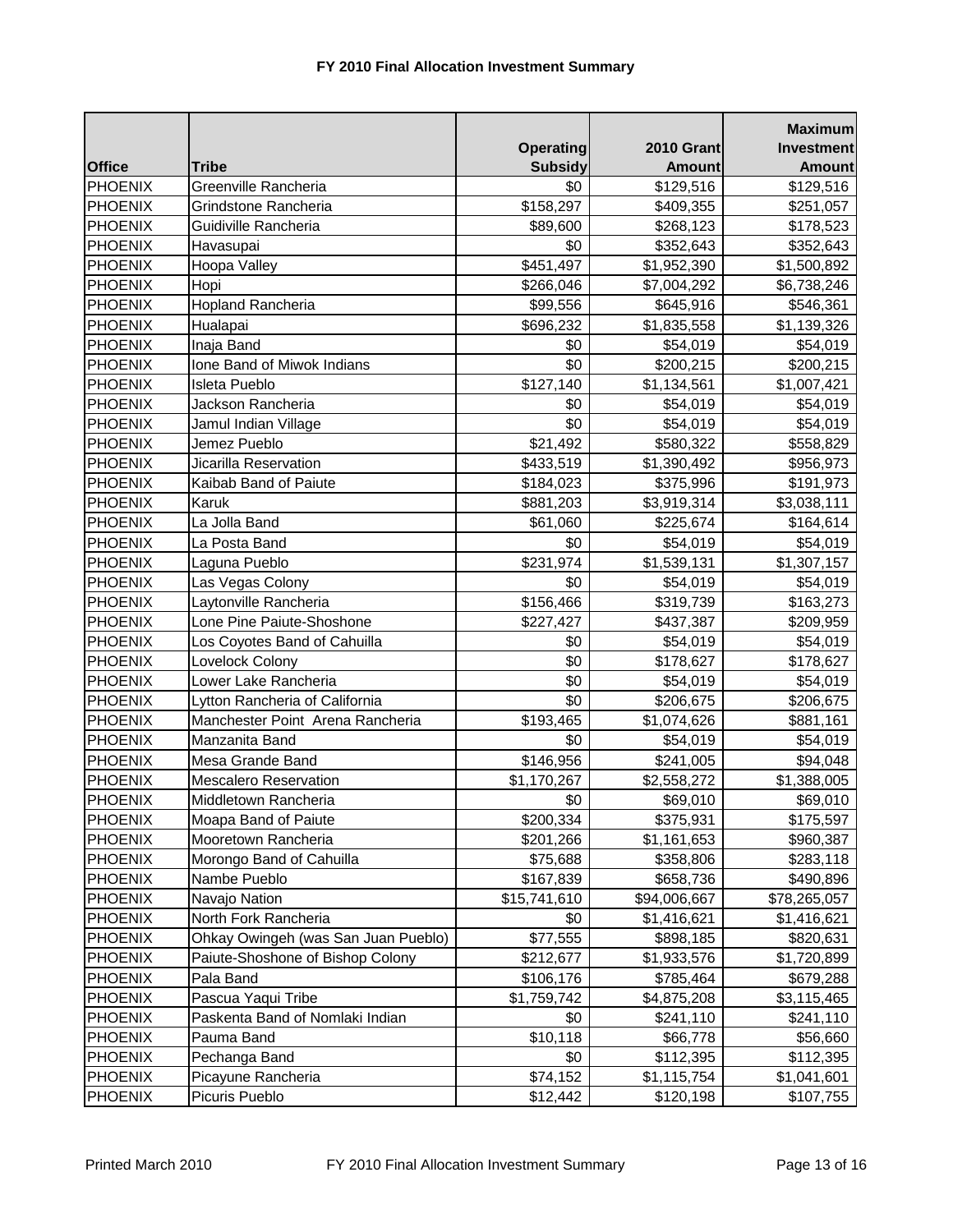|                |                                       |                  |                   | <b>Maximum</b>    |
|----------------|---------------------------------------|------------------|-------------------|-------------------|
|                |                                       | <b>Operating</b> | <b>2010 Grant</b> | <b>Investment</b> |
| <b>Office</b>  | <b>Tribe</b>                          | <b>Subsidy</b>   | <b>Amount</b>     | <b>Amount</b>     |
| <b>PHOENIX</b> | Pinoleville Rancheria                 | \$24,889         | \$219,021         | \$194,132         |
| <b>PHOENIX</b> | <b>Pit River Tribe</b>                | \$0              | \$1,568,077       | \$1,568,077       |
| <b>PHOENIX</b> | Pojoaque Pueblo                       | \$33,109         | \$232,447         | \$199,338         |
| <b>PHOENIX</b> | Potter Valley Rancheria               | \$0              | \$54,019          | \$54,019          |
| <b>PHOENIX</b> | <b>Pyramid Lake Paiute</b>            | \$405,109        | \$2,044,477       | \$1,639,368       |
| <b>PHOENIX</b> | <b>Quartz Valley Reservation</b>      | \$111,977        | \$373,872         | \$261,895         |
| <b>PHOENIX</b> | Quechan Tribe                         | \$599,603        | \$2,197,778       | \$1,598,175       |
| <b>PHOENIX</b> | Ramona Band                           | \$0              | \$54,019          | \$54,019          |
| <b>PHOENIX</b> | Redding Rancheria                     | \$0              | \$175,342         | \$175,342         |
| <b>PHOENIX</b> | Redwood Valley Rancheria              | \$45,877         | \$199,299         | \$153,422         |
| <b>PHOENIX</b> | Reno-Sparks Colony                    | \$452,899        | \$1,275,401       | \$822,502         |
| <b>PHOENIX</b> | Resighini Rancheria                   | \$0              | \$54,019          | \$54,019          |
| <b>PHOENIX</b> | <b>Rincon Reservation</b>             | \$149,343        | \$362,238         | \$212,895         |
| <b>PHOENIX</b> | Robinson Rancheria                    | \$87,070         | \$539,934         | \$452,864         |
| <b>PHOENIX</b> | Rohnerville Rancheria (Bear River Bd) | \$0              | \$69,511          | \$69,511          |
| <b>PHOENIX</b> | Round Valley Reservation              | \$283,519        | \$3,041,924       | \$2,758,405       |
| <b>PHOENIX</b> | Rumsey Rancheria                      | \$0              | \$54,019          | \$54,019          |
| <b>PHOENIX</b> | Salt River Plma-Maricopa              | \$900,824        | \$2,638,794       | \$1,737,970       |
| <b>PHOENIX</b> | San Carlos Apache                     | \$2,273,037      | \$6,663,292       | \$4,390,255       |
| <b>PHOENIX</b> | San Felipe Pueblo                     | \$0              | \$630,790         | \$630,790         |
| <b>PHOENIX</b> | San Ildefonso Pueblo                  | \$126,177        | \$423,301         | \$297,123         |
| <b>PHOENIX</b> | San Juan Southern Paiute Tribe        | \$0              | \$114,526         | \$114,526         |
| <b>PHOENIX</b> | San Manuel Band                       | \$0              | \$54,019          | \$54,019          |
| <b>PHOENIX</b> | San Pasqual Band                      | \$211,104        | \$496,698         | \$285,593         |
| <b>PHOENIX</b> | San Rosa Band of Cahuilla             | \$4,587          | \$66,198          | \$61,611          |
| <b>PHOENIX</b> | Sandia Pueblo                         | \$19,667         | \$368,086         | \$348,419         |
| <b>PHOENIX</b> | Santa Ana Pueblo                      | \$21,283         | \$277,314         | \$256,031         |
| <b>PHOENIX</b> | Santa Clara Pueblo                    | \$156,040        | \$1,032,367       | \$876,326         |
| <b>PHOENIX</b> | Santa Rosa Rancheria                  | \$214,710        | \$482,422         | \$267,712         |
| <b>PHOENIX</b> | Santa Ynez Band of Chumash            | \$2,573          | \$259,497         | \$256,924         |
| <b>PHOENIX</b> | Santa Ysabel Reservation              | \$0              | \$86,481          | \$86,481          |
| <b>PHOENIX</b> | Santo Domingo Pueblo                  | \$144,991        | \$1,019,621       | \$874,630         |
| <b>PHOENIX</b> | Scotts Valley (Pomo)                  | \$0              | \$151,305         | \$151,305         |
| <b>PHOENIX</b> | Sherwood Valley Rancheria             | \$96,063         | \$516,015         | \$419,952         |
| <b>PHOENIX</b> | Shingle Springs Rancheria             | \$0              | \$449,715         | \$449,715         |
| <b>PHOENIX</b> | Smith River Rancheria                 | \$0              | \$960,800         | \$960,800         |
| <b>PHOENIX</b> | Soboba Band                           | \$91,830         | \$218,068         | \$126,238         |
| <b>PHOENIX</b> | <b>Stewarts Point Rancheria</b>       | \$0              | \$417,040         | \$417,040         |
| <b>PHOENIX</b> | Sulphur Bank Rancheria                | \$0              | \$90,072          | \$90,072          |
| <b>PHOENIX</b> | Summit Lake Paiute Tribe              | \$0              | \$54,019          | \$54,019          |
| <b>PHOENIX</b> | Susanville Rancheria                  | \$183,536        | \$834,598         | \$651,063         |
| <b>PHOENIX</b> | Sycuan Band of Kumeyaay Nation        | \$0              | \$54,019          | \$54,019          |
| <b>PHOENIX</b> | Table Bluff Rancheria, Wiyot Tribe    | \$0              | \$54,019          | \$54,019          |
| <b>PHOENIX</b> | Table Mountain Rancheria              | \$0              | \$54,019          | \$54,019          |
| <b>PHOENIX</b> | Taos Pueblo                           | \$79,778         | \$687,391         | \$607,613         |
| <b>PHOENIX</b> | Te-Moak                               | \$608,722        | \$1,425,635       | \$816,913         |
| <b>PHOENIX</b> | Tesuque Pueblo                        | \$20,812         | \$174,810         | \$153,998         |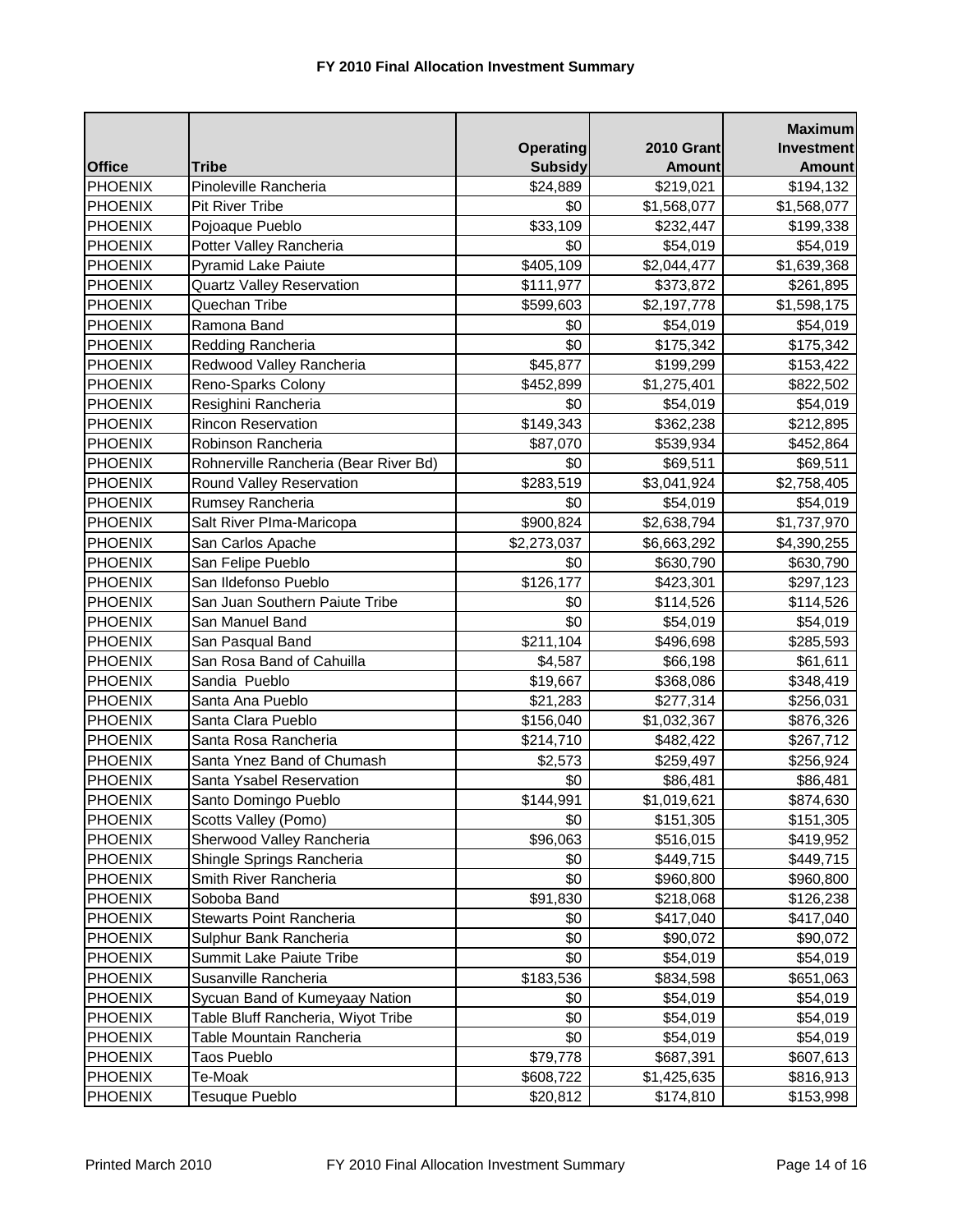|                |                                       |                  |                   | <b>Maximum</b>    |
|----------------|---------------------------------------|------------------|-------------------|-------------------|
|                |                                       | <b>Operating</b> | <b>2010 Grant</b> | <b>Investment</b> |
| <b>Office</b>  | <b>Tribe</b>                          | <b>Subsidy</b>   | <b>Amount</b>     | <b>Amount</b>     |
| <b>PHOENIX</b> | Tohono O'Odham Nation                 | \$775,398        | \$5,721,655       | \$4,946,257       |
| <b>PHOENIX</b> | Tonto Apache of Arizona               | \$0              | \$54,019          | \$54,019          |
| <b>PHOENIX</b> | Torres-Martinez Band of Cahuilla      | \$83,307         | \$276,297         | \$192,989         |
| <b>PHOENIX</b> | Trinidad Rancheria                    | \$0              | \$54,019          | \$54,019          |
| <b>PHOENIX</b> | Tule River Indian Tribe               | \$329,017        | \$1,755,916       | \$1,426,899       |
| <b>PHOENIX</b> | Tuolumne Band of Me-Wuk Indians       | \$74,039         | \$469,188         | \$395,149         |
| <b>PHOENIX</b> | <b>Twenty Nine Palms Band</b>         | \$0              | \$54,019          | \$54,019          |
| <b>PHOENIX</b> | Upper Lake Rancheria (Habematolel Pon | \$0              | \$125,286         | \$125,286         |
| <b>PHOENIX</b> | Utu Utu Gwaiti Paiute                 | \$0              | \$54,019          | \$54,019          |
| <b>PHOENIX</b> | Viejas Group of Capitan Grande        | \$67,346         | \$96,408          | \$29,062          |
| <b>PHOENIX</b> | <b>Walker River Paiute Tribe</b>      | \$397,249        | \$2,602,414       | \$2,205,165       |
| <b>PHOENIX</b> | <b>Washoe Tribe</b>                   | \$523,489        | \$2,028,838       | \$1,505,349       |
| <b>PHOENIX</b> | White Mountain Apache (Fort Apache)   | \$2,153,254      | \$7,771,490       | \$5,618,236       |
| <b>PHOENIX</b> | <b>Wilton Rancheria</b>               | \$0              | \$54,019          | \$54,019          |
| <b>PHOENIX</b> | Winnemucca Colony                     | \$0              | \$54,019          | \$54,019          |
| <b>PHOENIX</b> | Yavapai-Apache (Camp Verde)           | \$332,518        | \$1,313,777       | \$981,259         |
| <b>PHOENIX</b> | Yavapai-Prescott                      | \$0              | \$54,019          | \$54,019          |
| <b>PHOENIX</b> | Yerington Paiute Tribe                | \$103,072        | \$919,557         | \$816,485         |
| <b>PHOENIX</b> | Yomba Shoshone Tribe                  | \$109,923        | \$293,490         | \$183,567         |
| <b>PHOENIX</b> | <b>Ysleta Del Sur</b>                 | \$16,978         | \$1,220,575       | \$1,203,597       |
| <b>PHOENIX</b> | <b>Yurok Tribe</b>                    | \$252,176        | \$4,349,245       | \$4,097,070       |
| <b>PHOENIX</b> | Zia Pueblo                            | \$25,330         | \$241,640         | \$216,309         |
| <b>PHOENIX</b> | Zuni Tribe                            | \$781,326        | \$3,201,495       | \$2,420,169       |
| <b>PHOENIX</b> | <b>TOTAL</b>                          | \$44,886,825     | \$230,444,583     | \$185,557,768     |